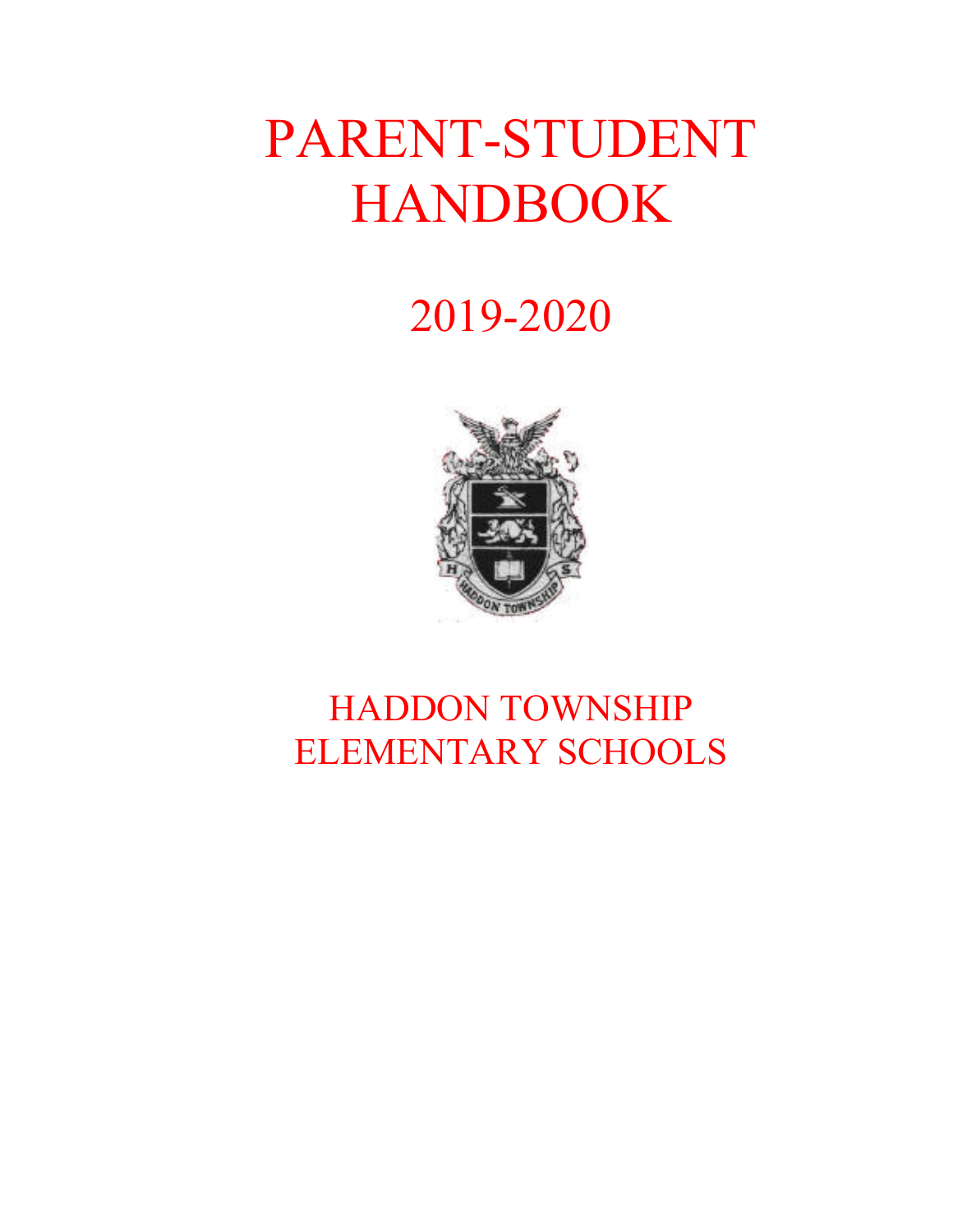#### HADDON TOWNSHIP ELEMENTARY SCHOOLS

www.haddontwpschools.com

#### *EDISON SCHOOL*

205 Melrose Avenue *Westmont, New Jersey 08108* (856) 869-7750 Ext: 3000 *Anthony Fitzpatrick, Principal afitzpatrick@*htsd.us

#### *JENNINGS SCHOOL*

100 East Cedar Avenue Oaklyn, New Jersey 08107 (856) 869-7750 Ext: 2006 *Dr. Charles Warfield, Principal cwarfield@htsd.us*

#### *STOY SCHOOL*

*206 Briarwood Ave* Haddonfield, New Jersey 08033 (856) 869-7750 Ext: 5000 *Dr. Charles Warfield, Principal cwarfield@htsd.us*

#### *STRAWBRIDGE SCHOOL*

307 Strawbridge Ave Westmont, New Jersey 08108 (856) 869-7750 Ext: 4000 *Anthony Fitzpatrick, Principal afitzpatrick@htsd.us* 

#### *VAN SCIVER SCHOOL*

*625 Rhoads Ave* Haddonfield, New Jersey 08033 (856) 869-7750 Ext: 6050 *Don Pullano, Principal dpullano@htsd.us*

*Bonnie J. Edwards, Superintendent Haddon Township Board of Education (856) 869-7750 Ext. 1100 bedwards@htsd.us*

*Liz Mennig, Assistant Superintendent of Curriculum and Instruction Haddon Township Board of Education (856) 869-7750 Ext. 1100 lmennig@htsd.us*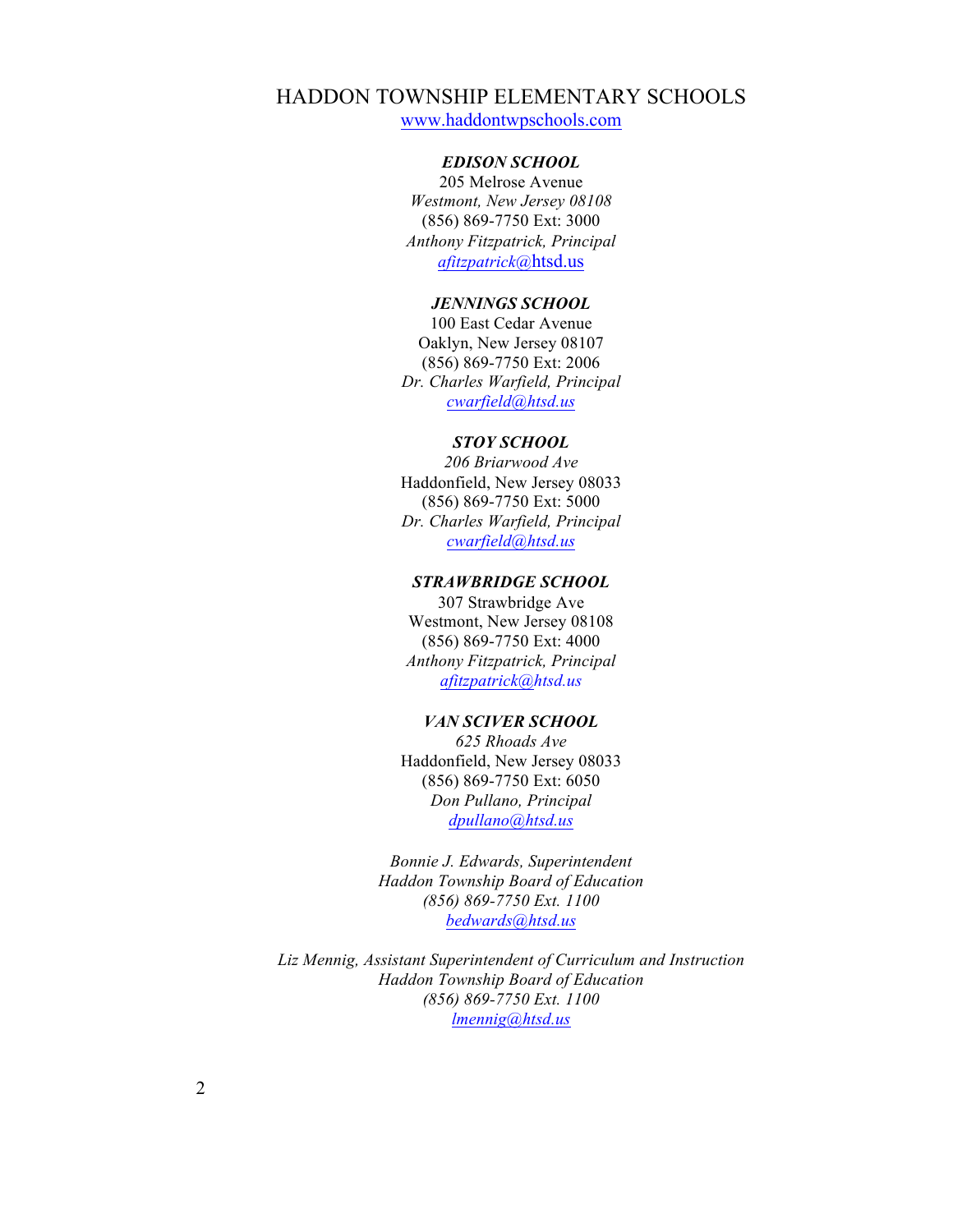### **TABLE OF CONTENTS**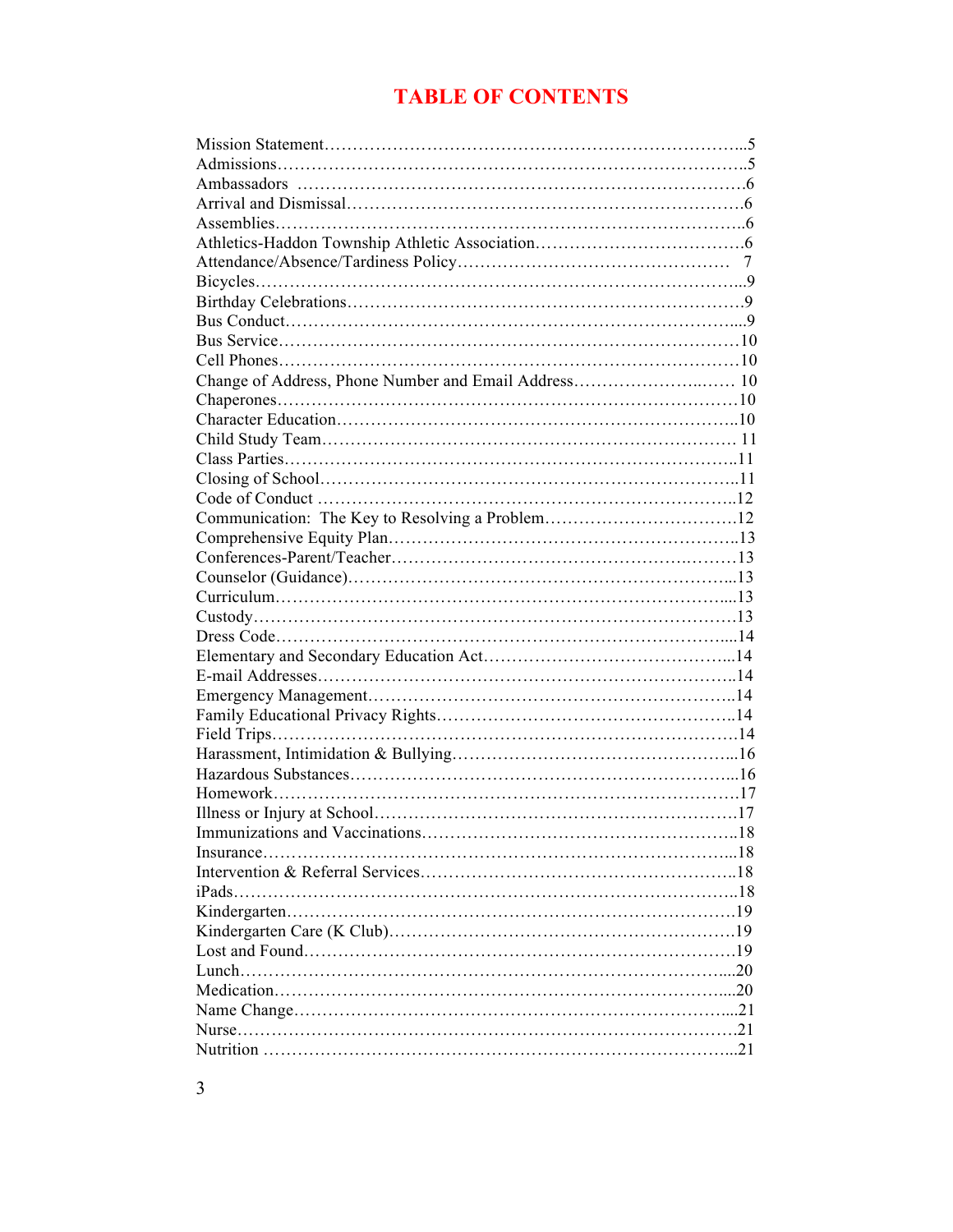For detailed information regarding the district and the individual schools please visit Haddon Township School District's website: www.haddontwpschools.com *Be sure to follow us on Twitter: @\_htsd*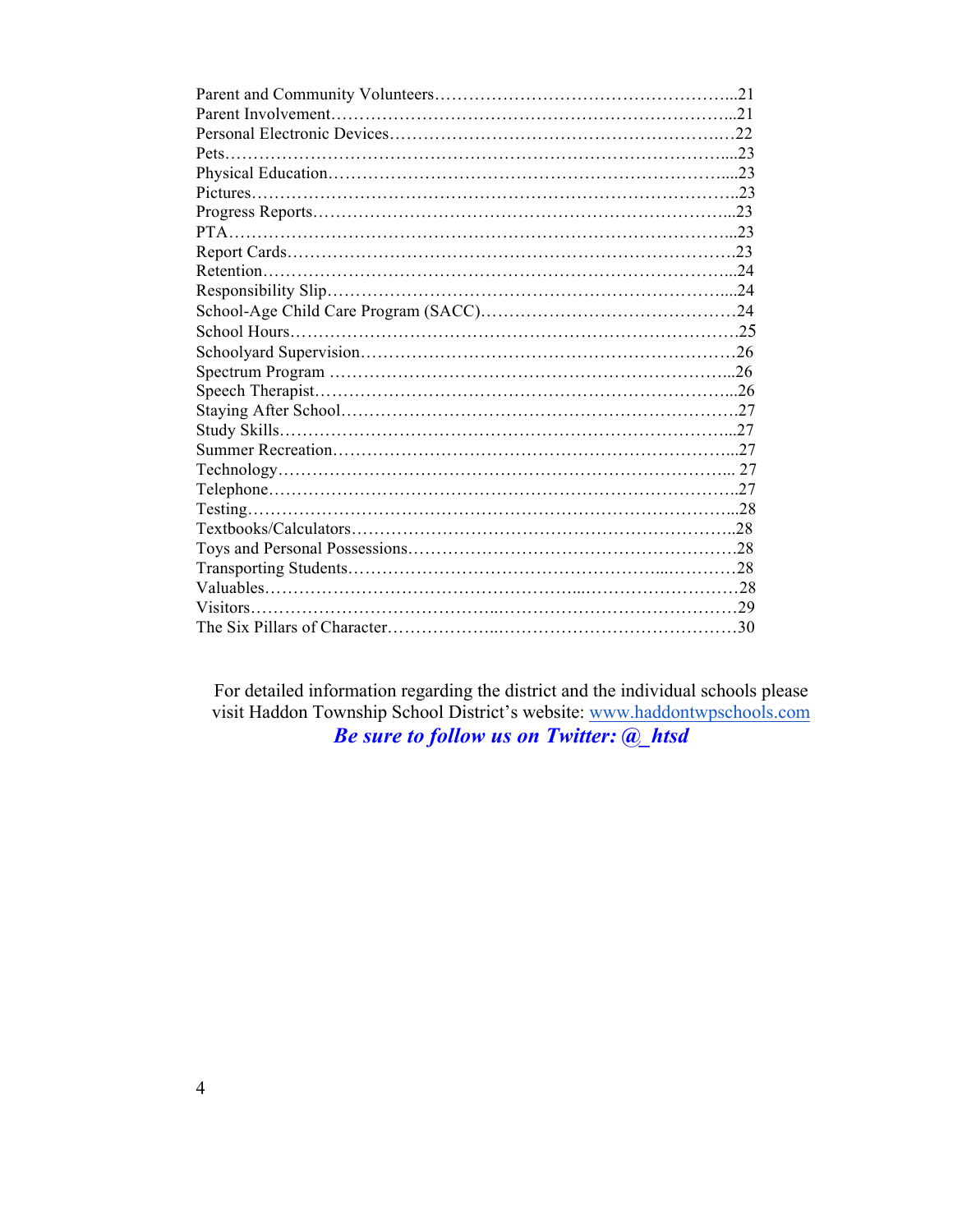#### *MISSION STATEMENT*

The Haddon Township School district shall establish the highest standards of excellence for educating all individuals to use knowledge, values, and skills to function as responsible members of society. The school district will provide a nurturing, stimulating environment; a dedicated staff; an innovative curriculum that supports the New Jersey Core Curriculum Content Standards; and the opportunity for community involvement and support.



#### *ADMISSIONS*

New Pre-K students must be 4 years old and new kindergarten students must be 5 years old on or before October 1 of the school year in which they are enrolling. Pre-K students who demonstrate exceptional capabilities, and who have a birthday after October 1 but before December 31, may apply for early kindergarten admission by contacting the board office. Pre-K registration will be held in early February. Kindergarten registration will be held later in February. Each school will contact parents with the specific date. Please call the school office in advance to obtain the necessary paperwork and to make an appointment to enroll your child.

New first grade students must be 6 years old on or before October 1. A completed Haddon Township Medical Examination form is required when a student enters school for the first time. Age must be verified by a birth certificate and immunization records must be complete. Proof of residence is also required.

Students transferring from other schools are required to provide immunization records upon enrollment. A request for academic records is sent to the former school after a student enrolls. Proof of residence must be provided to register.

**The district has centralized student registrations. They take place at the Board of Education Office at 500 Rhoads Avenue and MacArthur Boulevard.**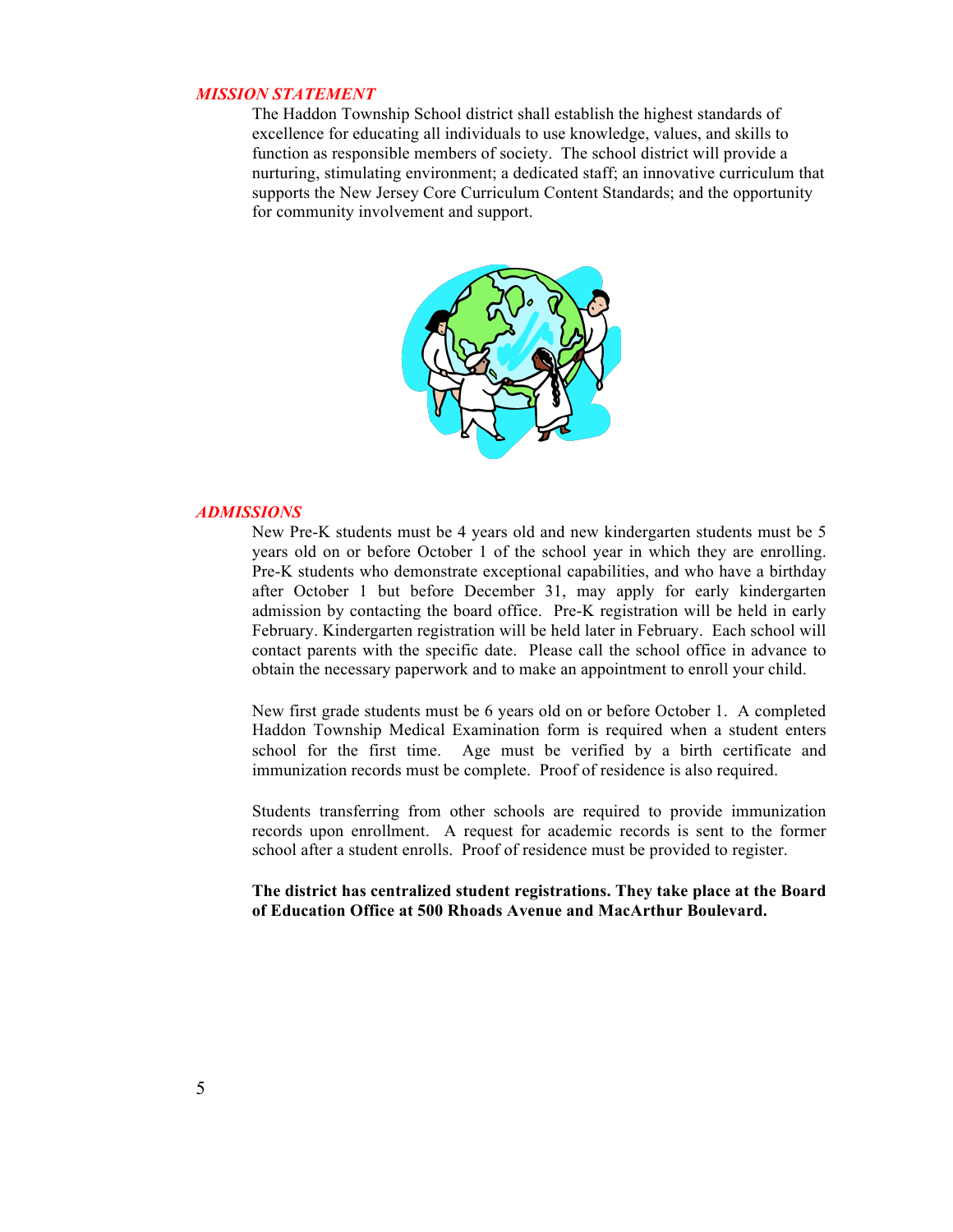#### *AMBASSADORS*

Each school will have an Ambassador program consisting of  $5<sup>th</sup>$  grade student volunteers, who will be positioned in each building. Among other important roles our ambassadors play, it is expected that they will assist their schoolmates before and after school, accept more responsibility as the oldest students in the building and help set a positive example for our younger students. If you have any questions or concerns, please email your school's Ambassador advisor.

#### *ARRIVAL AND DISMISSAL*

- **Students in grades K-5 should not arrive at school before 8:20 AM for the morning session and 12:20 PM for the afternoon session or those students returning from lunch.**
- Students not attending the after-school program are expected to go directly home after dismissal.
- Those students remaining in the building for any reason or those requiring a change in their normal after-school destination must have prior written parental permission.

#### **Haddon Township Public Schools Pupil Supervision Dismissal**

Parents/Guardians of students who are not eligible for district provided transportation may request that the school hold the student at dismissal unless the student is released to the parent or legal guardian. Parents/guardians requesting the school not release their child to walk home after school unless they are released to the parent/guardian need to complete this section on the responsibility sheet sent home in the FIRST DAY PACKET.

**In the event the parent/guardian does not arrive to pick up their child by 3:15 p.m., the child will be placed in the after-school program and the parent/guardian will be subject to a late pickup fee**.

#### *ASSEMBLIES*

Assemblies are planned periodically as special events and are typically for cultural enrichment. There is often a significant PTA investment in time and money in preparation for an assembly program. Special attention to etiquette and good citizenship is expected of all students.

#### *ATHLETICS-HADDON TOWNSHIP ATHLETIC ASSOCIATION*

For information pertaining to H.T.A.A. programs in football, cheerleading, soccer, basketball, wrestling, softball, field hockey, or baseball, contact them at their website at htaasports.org.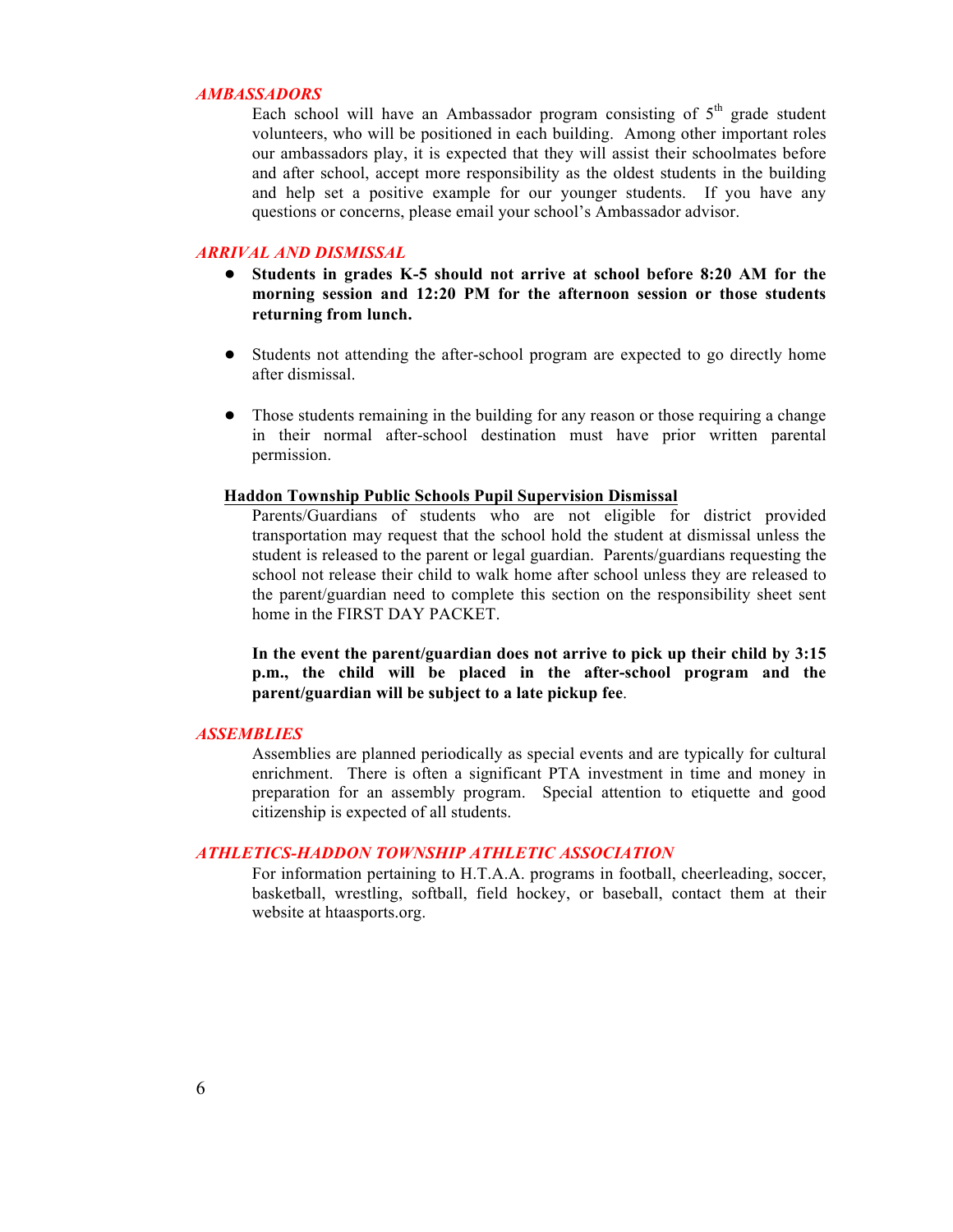#### *ATTENDANCE/ABSENCE/TARDINESS POLICY*

Regular attendance is essential to a student's success in school. *A school day that is counted as a day of attendance is defined by New Jersey law as one that is not less than a four-hour academic day for grades 1-5. If a child arrives at school by 10:00 a.m. the attendance will be considered a full day. If a child arrives after 10:00 a.m., then it will be marked as a half-day absence. Students must be present from 8:30 a.m. -1:30 p.m. in order to get credit for a full day. In the case of Kindergarten, students must be present a continuous 2 hour and fifteen minute day. Additionally, under the law, students are counted as present, absent or excused.*

#### **Absence:**

When a child is absent, the parent/guardian must **call or email the school secretary before 8:00 a.m.** and leave his or her name, the child's name, the child's teacher's name and the reason for absence on the answering machine or in the email message.

In accordance with New Jersey State law, religious holidays and Take Your Child To Work Day are the only absences recognized as being "excused."

While personal illness, family business and the like are considered by State law as "unexcused," both State law and District policy have given principals the discretion to consider if these absences count toward being truant.

#### **Unexcused Absences:**

Unexcused absences that will not necessarily count toward a truancy referral are a pupil's absence from school for a full day or a portion of a day, **with proper documentation per each absence**, for one or more of the following reasons (per Haddon Township Board Policy 5200):

- a. The pupil's illness
- b. Family illness or death

c. Educational opportunities

d. Excused religious observances, pursuant to N.J.S.A. 18A:36-14 through 16,

e. Where appropriate, when consistent with Individualized Education Programs, the Individuals with Disabilities Act, accommodation plans under 29 U.S.C. §§ 794 and 705(20), and individualized healthcare plans pursuant to N.J.A.C. 6A:16-2.3,

f. The pupil's suspension from school

g. The pupil's required attendance in court

h. Necessary and unavoidable medical or dental appointments that cannot be scheduled at a time other than the school day,

i. An absence for a reason not listed above, but deemed excused by the Principal or designee, upon a written request by the pupil's parent or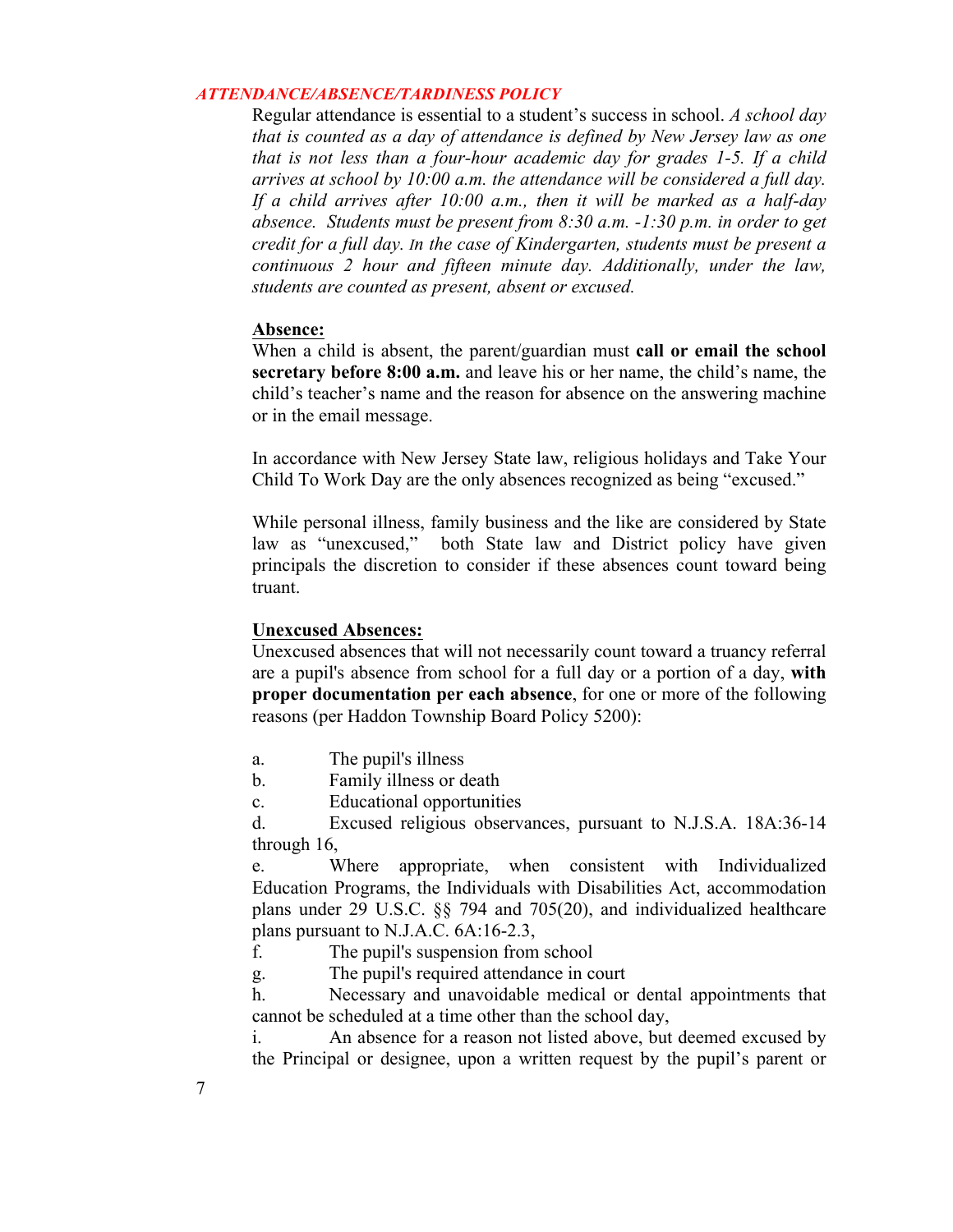legal guardian to the Building Principal or designee stating the reason for the absence and requesting permission for the absence to be an excused absence.

#### **Chronic Absenteeism/Truancy:**

Persistent absenteeism and tardiness create a genuine hardship for a student and are regarded as very serious problems by the school. Parents will be made aware of absenteeism concerns according to the following responses, with exceptions for extended documented illnesses of which the school is aware (according to Haddon Township Board Policy 5200).

1. If your child is absent or tardy for 5 cumulative days a letter will be sent home alerting the parents of the situation by the principal.

2. If your child is absent for 10 or more cumulative days, the principal will contact the parents and may hold a meeting with the parent/guardian, teacher and/or other district personnel to discuss the possibility of filing a formal truancy complaint for your child.

3. If your child is absent for 15 or more cumulative days, the principal will contact the parents and may send a "Legal Notice to Parent or Guardian to Send a Child to School" notification in accordance with New Jersey Administrative Code Title 18A:38-25. If necessary, the principal will file an official complaint in accordance with New Jersey Administrative Code Title 18A:38-31, and the issue will be referred to the Haddon Township Municipal Court and the Department of Child Protection & Permanency.

4. In cases in which absenteeism has caused the student's academic performance to drop significantly below grade level, it may be necessary to retain the student. The principal will schedule an appropriate meeting to investigate the possibility of retention.

#### **Planned Absences/Early Departures:**

Planned absences for family vacations or extended school vacations are strongly discouraged because so much of the classroom learning experience is irreplaceable. In the event that a planned absence must be scheduled when school is in session, parents must write a note or email to the classroom teacher and school secretary in advance of the planned absence. The teacher is not required to provide student work prior to the planned absence, however, the student is responsible for completing all missed assignments upon his/her return to school.

A note or email to the teacher and the school secretary is also required for planned early departures. Parents must meet their child in the school office and sign their student out. For safety reasons, no student will be permitted to wait outside.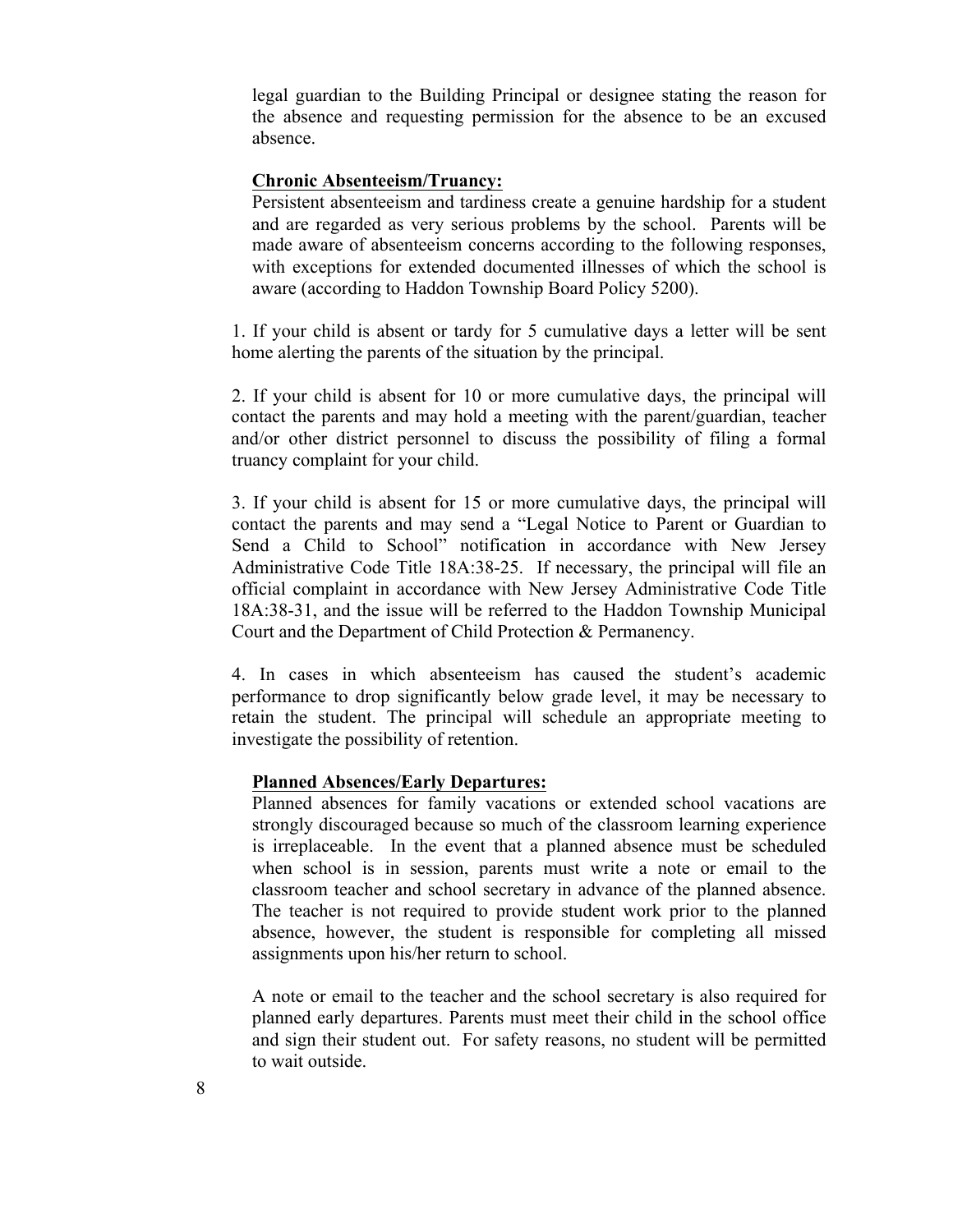#### **Doctor and Dentist Appointments**

Parents are expected to make every effort to schedule their child's doctor and dentist appointments outside of school hours. However, when this is not possible, students will be excused for these special appointments. Students will report to the office to wait for their parents. Please provide the office with your doctor's note addressed to the school nurse.

#### **Tardiness:**

Any child who arrives after 8:30 a.m. or 12:30 p.m. (for PreSchool and Kindergarten-PM classes) is considered tardy. The child should report to the main office upon arrival and will be escorted to the classroom by school personnel. Late arrival disrupts class, causes a loss of instruction time for all, puts the late student at an instructional disadvantage and reinforces unacceptable work habits. Tardiness, which is interfering with a child's instructional program, will be handled in the same manner as indicated above for absenteeism.

*Please Note:* **In accordance with District Policy 5200, a student who has not attended school for at least 4-academic hours of a day, may not participate in afterschool/evening activities sponsored by the school or PTA. For Kindergarten and PreSchool students, a student who has not attended school for the 2.5-academic hours of a day, may not participate in afterschool/evening activities sponsored by the school or PTA**

#### *BICYCLES*

In the interest of safety, students are not permitted to ride bicycles to school.

#### *BIRTHDAY CELEBRATIONS*

Due to the increasing amount of food allergies among our students, the childhood obesity epidemic and in order to be compliant with our State and District Nutrition Policies**, we do not permit birthday snacks/food in school.** If you wish to send in a **nonfood item** for your child's birthday, please notify the teacher in advance. Birthdays may be recognized in grades Pre-K to two, through various ways **other than** food, i.e. stickers, pencils, or even a book donation to the class or library after it is read to the class by the teacher or parent.

#### *BUS CONDUCT*

Children who ride the school bus must follow basic rules of bus safety to guarantee the welfare of all students on the bus.

1. DO NOT ACT IN ANY WAY THAT MIGHT PUT YOU OR OTHERS IN DANGER.

- 2. Obey the instructions of the bus driver and the safeties.
- 3. Be respectful of the bus driver.
- 4. Remain seated while the bus is in motion sit only in assigned seat.
- 5. Do not extend any part of the body out of the bus.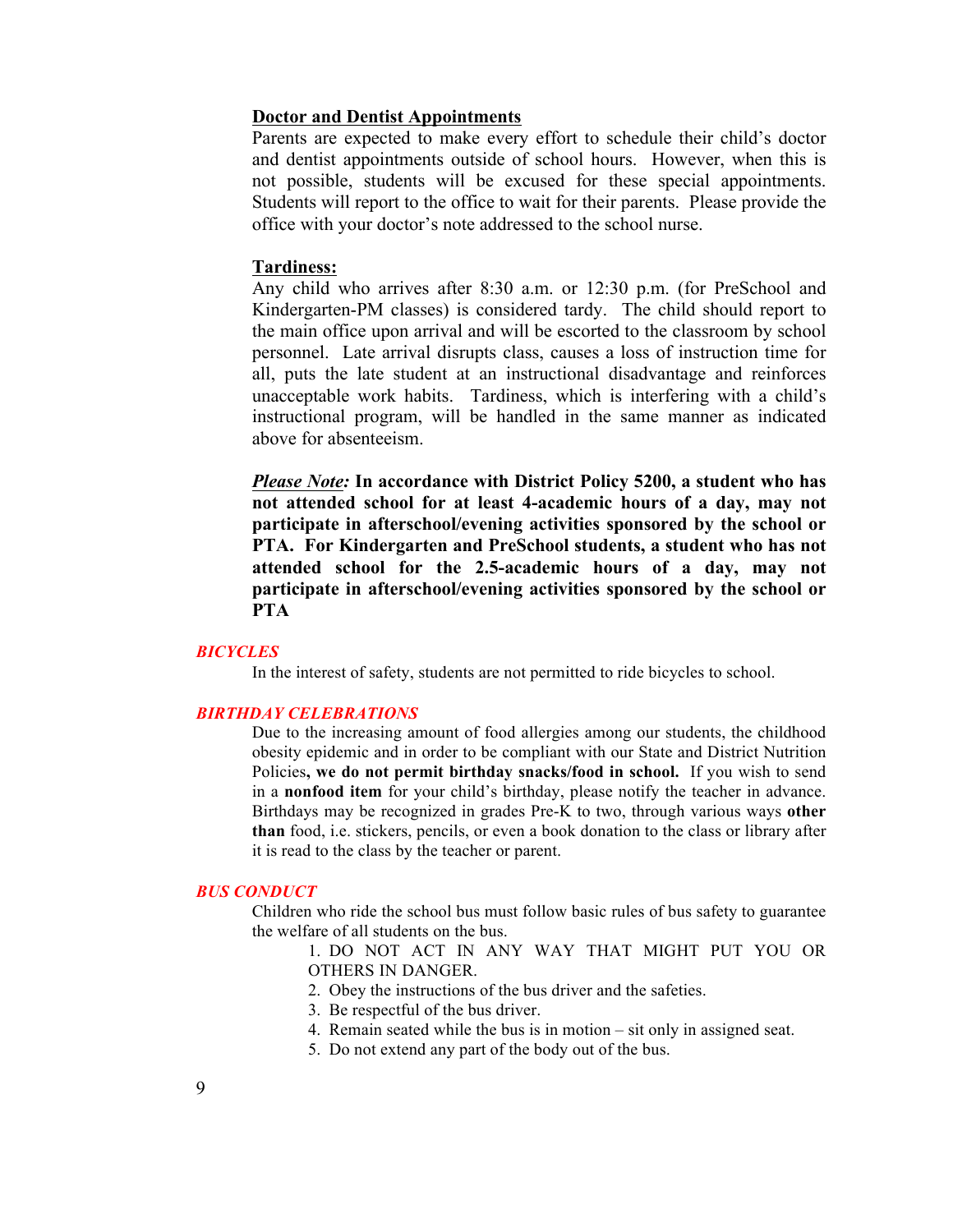- 6. Do not use unacceptable language.
- 7. Do not damage any part of the bus.
- 8. Be ready to board the bus when it arrives at your assigned stop.

#### *BUS SERVICE*

Bus transportation is provided to all elementary students living in the West Collingswood Heights and West Collingswood Extension sections of Haddon Township. STUDENTS MAY RIDE ONLY ON THE ROUTE TO WHICH THEY HAVE BEEN ASSIGNED. STUDENTS WHO DO NOT BEHAVE APPROPRIATELY MAY BE DENIED THE PRIVILEGE OF RIDING THE BUS.

#### *CELL PHONES*

Cell phones have become commonplace in today's world, but we discourage their use among elementary students. However, with parent's written permission, a student may carry a cell phone. Cell phones must be off between the hours of 8:20 AM and 3 PM and kept in backpack. Any cell phone use during the school day will result in loss of the privilege. In addition, the district will not be held responsible for lost, stolen or damaged cell phones.

#### *CHANGE OF ADDRESS, PHONE NUMBER AND EMAIL ADDRESS*

It is very important for emergency and administrative reasons that every student maintain an up-to-date address, phone number, emergency contacts and email address record at the school office. Notify the school immediately if you have changes of any telephone numbers or other information on the Responsibility Slip. Unlisted numbers will not be released without permission.

#### *CHAPERONES*

Adult chaperones will be asked, at various times during the school year, to accompany classes on field trips or other activities. The following are guidelines for chaperones: 1) All of the school's rules and regulations which are found in the Parent Student Handbook are expected to be followed. 2) Chaperones must stay with assigned students at all times.

3) Chaperones are expected to use their discretion and guide students to safe and appropriate activities and stores. 4) A teacher should be contacted immediately if a child's behavior becomes a disciplinary concern. (See "Field Trip" in this handbook)

#### *CHARACTER EDUCATION*

The Haddon Township School District utilizes the "CHARACTER COUNTS!" program. The goal of our elementary schools is to educate our students in the value of good character. The program provides students, parents, teachers and administrators with common language in order to demonstrate and promote good character. The inside back cover lists the pillars of "CHARACTER COUNTS!" and their traits. Likewise, it supports the district's harassment, intimidation and bullying policy. (Haddon Township Policy 5512.01)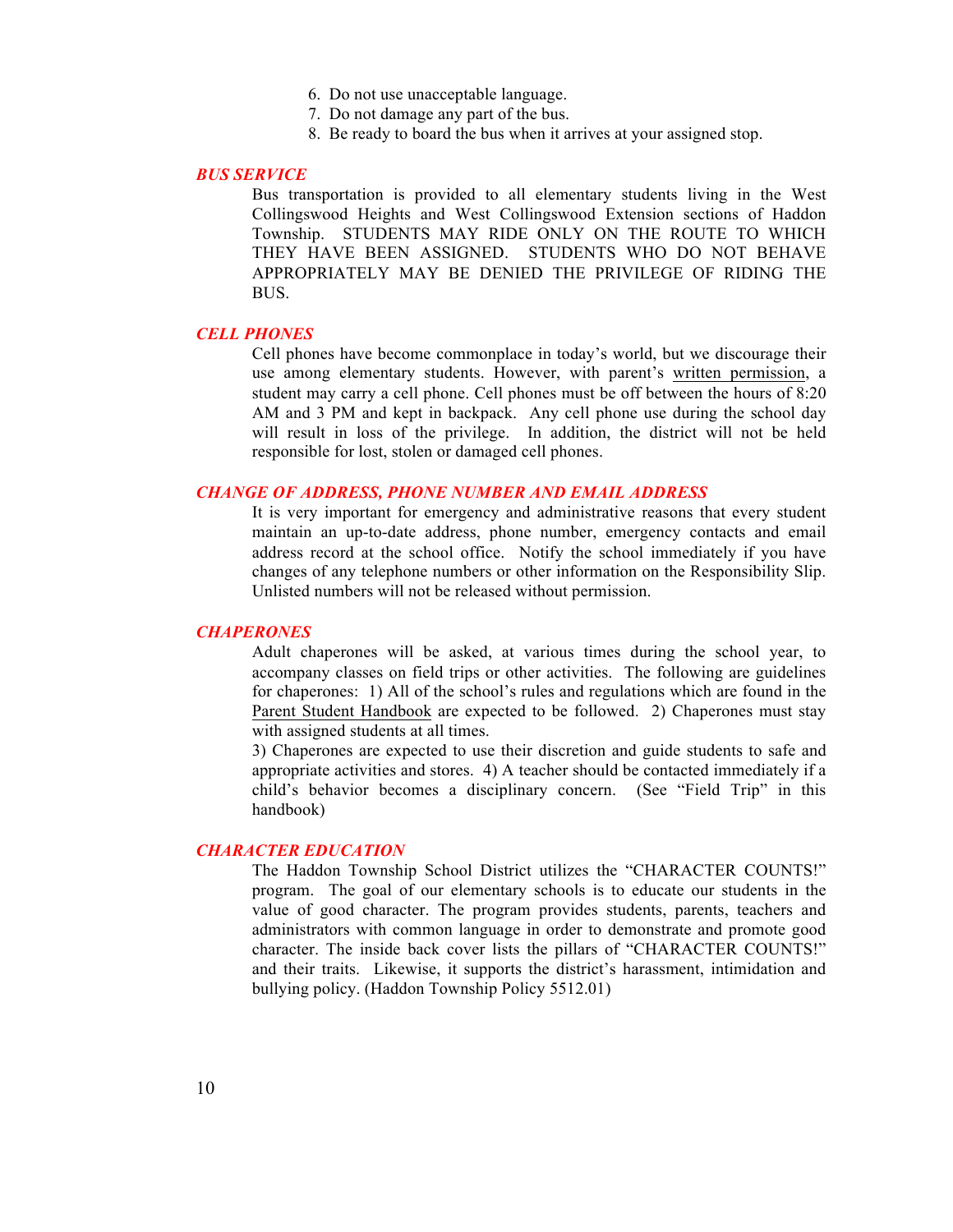#### *CHILD STUDY TEAM*

The Child Study Team consists of a school psychologist, a learning disabilities specialist and a social worker. The purpose of the Child Study Team is to identify and assist students who have special needs. Services are provided only with the written consent of the child's parents. For more information, and procedures to follow regarding identification, referral, and classification of students, contact the Child Study Team office at 856-869-7750 Ext. 7313.

#### *CLASS PARTIES*

Due to the increasing amount of food allergies among our students, the childhood obesity epidemic and in order to be compliant with our State and District Nutrition Policies the elementary schools developed a school nutrition policy. Room parents must plan with the teacher in advance for any classroom celebration. These are special times for our students and, while room parents are invited to help manage these parties, we ask that you please check with your child's teacher regarding the appropriateness of bringing siblings to these events.

- Holiday parties
- 3 annual celebrations
	- Halloween
	- Winter- Day prior to Winter Break Grades K-5
	- Third Marking Period Celebration- teacher's choice
- Crafts and games encouraged
- Foods/drink allowed:
	- Fruit (no dips)
	- Veggies (no dips)
	- Soft and hard pretzels (only yellow mustard may be used as a dip)
	- Cheese
	- Crackers
	- Sugar-free Jell-o
	- Water

#### *CLOSING OF SCHOOL*

Closing of school takes place only during extraordinary circumstances such as extreme weather, equipment failure, or public crisis. The school board and administrators are aware of the hardship that can be caused by an abrupt school closing. The district's electronic emergency notification system will be used, as well as radio announcements, to notify parents of school closing. Haddon Township's closing number is **556**. For a two-hour delayed opening, the number is **5-556.** School closing and other emergency information can also be found on the district website www.haddontwpschools.com

In the unusual circumstance when school must be canceled during the school day, the district's electronic emergency notification system will be used to notify parents.

Parents must plan with their child where he or she should go in the event they are not home and cannot be reached. This information must be provided by the parents on the Responsibility Slip, which is sent home on the first day of school. It is important for parents to keep this information current.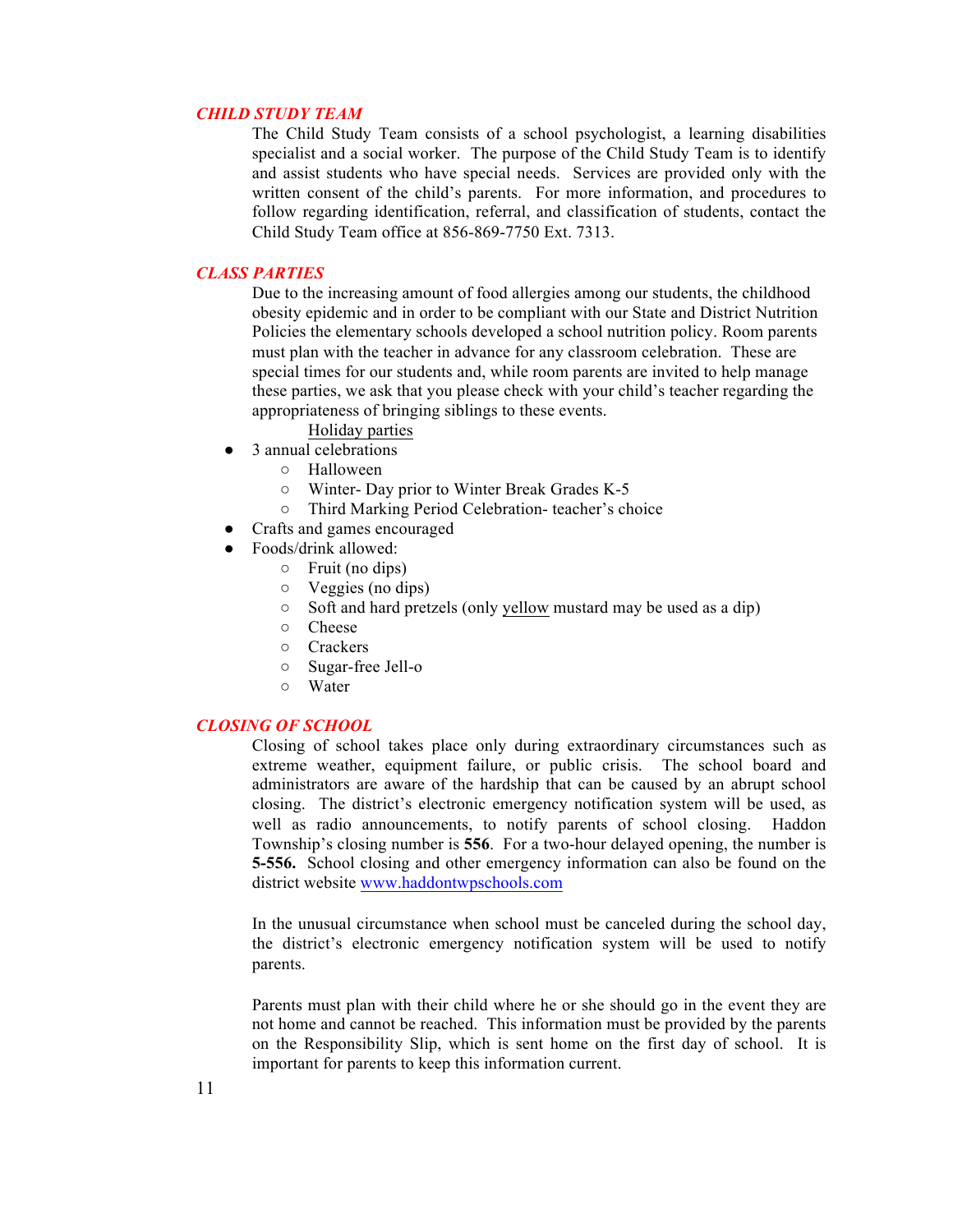#### *CODE OF CONDUCT*

In order for students to have the greatest academic, social and emotional success at school, students are expected to:

- Arrive mentally and physically ready to learn
- Show respect for others, property and self
- Take responsibility for their own learning
- Take responsibility for their behavior
- Be aware of their goals and progress
- Talk with parents and staff about school

#### **School rules and policies are designed to ensure the safety of students and protect the learning environment. There are consequences for students whose behavior is disruptive, disrespectful or unsafe**.

 Detention: Students who break rules or policies may be kept after school for one half-hour detention. The teacher will notify the parent prior to the detention, and the parent will be responsible for the child's transportation from school.

 Suspension: Suspensions from school may be given at the discretion of the principal for seriously unsafe or disruptive behavior such as:

- Fighting
- Repeated or serious defiance of adult directives
- Throwing snowballs
- Inappropriate language
- Threats or repeated harassment
- Vandalism
- Possession of anything that can be considered a weapon
- Stealing

*Parents will be contacted when a child is suspended. The length of the suspension is at the principal's discretion. The complete Haddon Township policy for discipline (5140), suspension and expulsion (5141) can be found at the Haddon Township Board Office.* 

#### *COMMUNICATION: THE KEY TO RESOLVING A PROBLEM*

The teachers and the principal want to help you in the important responsibility of educating your child. A scheduled, private parent-teacher conference is the most effective method for resolving problems or concerns. Those issues that cannot be resolved by the teacher and parent should be brought to the attention of the principal. If you have the need to discuss your child with the classroom teacher, you should call the school office and arrange an appointment through the school secretary. You may also write directly to the classroom teacher and request a conference.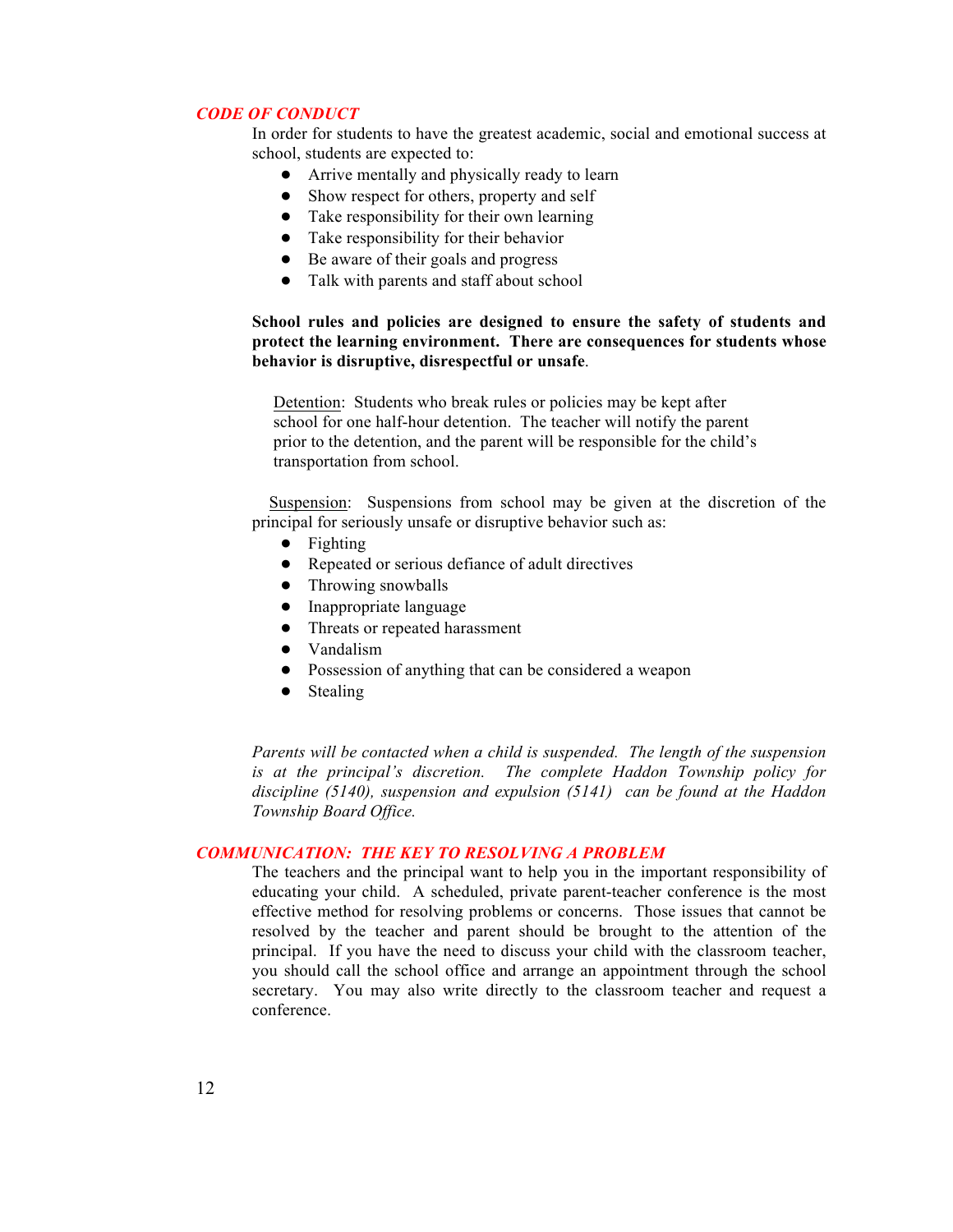Home email addresses- it is important to provide the school with an accurate and updated email address for all electronic forms of communication.

#### *COMPREHENSIVE EQUITY PLAN*

Haddon Township schools have a state approved Comprehensive Equity plan, which assures students equal access to all educational and co-curricular activities and prohibits bias, harassment, discrimination and segregation. Don Pullano, Van Sciver Elementary School, 625 Rhoads Ave, Haddonfield, NJ 08033 (856-869- 7750 Ext. 6050) is the district's Affirmative Action Officer. Complaints should be forwarded to the building principal, and through him/her to the Affirmative Action Officer. The complete Comprehensive Equity Plan may be found on the Haddon Township website, www.haddontwpschools.com

#### *CONFERENCES – PARENT/TEACHER*

Regular parent-teacher conferences are scheduled on four 12:30 p.m. dismissal days during the first marking period. Two conference sessions will be held in the afternoon, and two will be in the evening. Pre-K and Kindergarten parent-teacher conferences are scheduled in November and May/June. Parents are expected to attend to discuss the progress of their child. This conference time is a key component of the parent/school communication, which is essential to a student's overall progress.

If a parent has a special concern, it is not necessary to wait for the regular conference time. Parent conferences are encouraged and can be arranged at any time during the school year.

#### *COUNSELOR (GUIDANCE)*

Our Elementary Counselors will provide counseling services to elementary students who need individual counseling. Parents whose child may be experiencing *school-related* social or emotional/behavioral problems may contact the counselor at your home school.

#### *CURRICULUM*

The Haddon Township School District continuously seeks to provide the highest quality curriculum possible. Led by the Assistant Superintendent for Curriculum and Instruction, all subject areas are reviewed in a continuous cycle of curriculum improvement.

Curriculum guides for each grade level are available online at www.haddontwpschools.com on the "Families" Tab of each school's webpage. Parents who do not have access to the website may obtain a copy of the guide from the school office.

#### *CUSTODY*

When there is a problem concerning the custody of a child, a writ of custody issued by the court as proof of parental jurisdiction must be brought to the school office.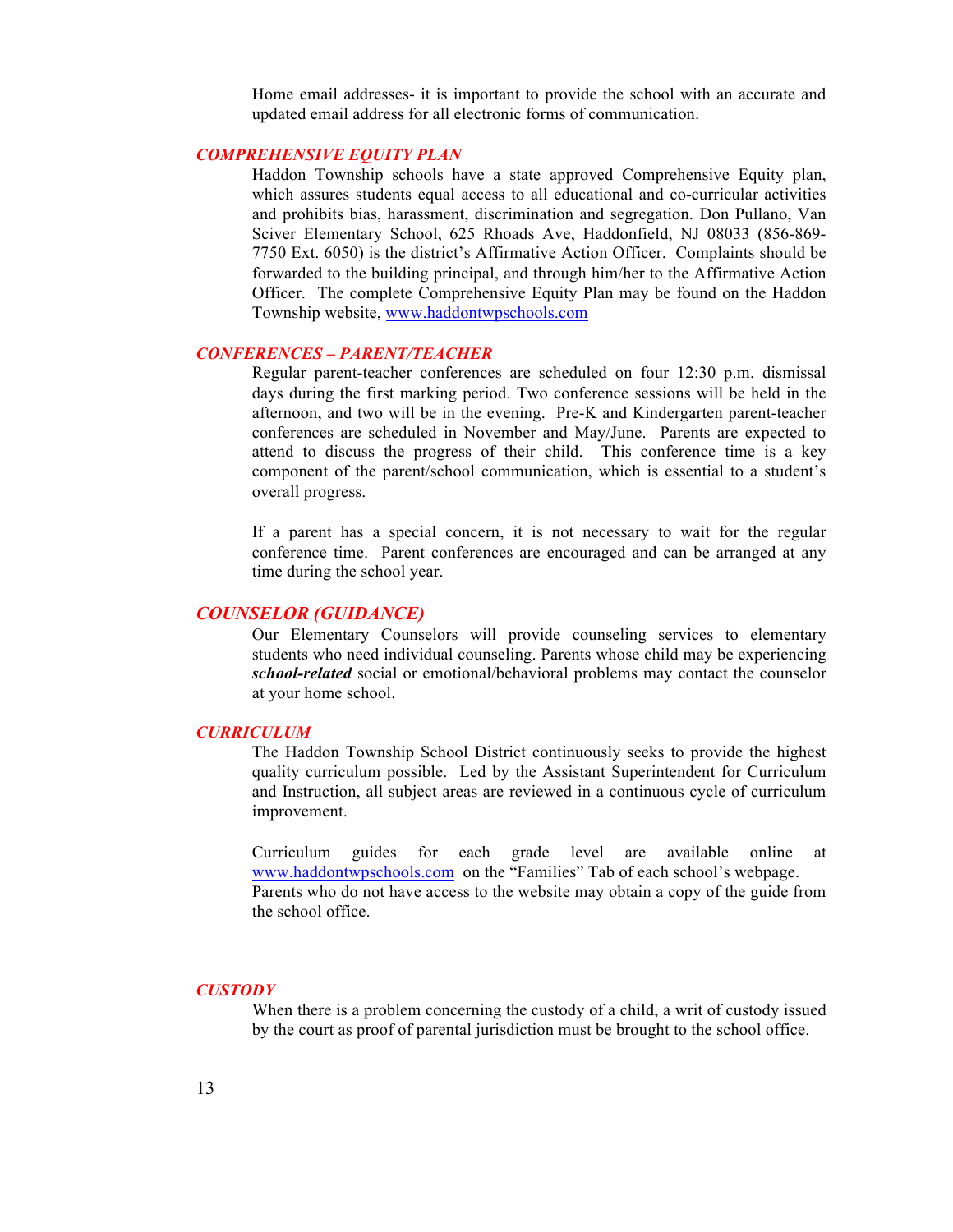#### *DRESS CODE*

The basis for appropriate dress is safety, health, cleanliness, modesty and impact on school climate. Examples of inappropriate dress are bare midriffs and torsos, tank top shirts and spaghetti straps, excessively short skirts or shorts, clothing with inappropriate saying or images and unsafe footwear such as flip-flops, Heelys with wheels, or open toed shoes/sandals. Students may not wear hats in the building. This code applies during any school activity - day or night. Students may be removed from the classroom or event until the clothing can be made appropriate.

#### *ELEMENTARY AND SECONDARY EDUCATION ACT (ESEA)*

The Elementary and Secondary Education Act requires all teachers to be highly qualified in the core academic subject(s) they teach. The law also requires schools to inform parents of their rights to inquire about the qualification of their child's teachers. All Haddon Township elementary teachers have been documented as meeting the standard for Highly Qualified teachers according to the law.

#### *EMAIL ADDRESSES*

As a district, we are moving toward more electronic forms of communication. Therefore, it is important that you provide the school with an accurate and updated email address for this purpose.

#### *EMERGENCY MANAGEMENT*

Two times a month, children from Pre-K to  $12<sup>th</sup>$  grade and their teachers are required to practice responding to emergencies. As a result of this continual rehearsing, fire drills, other evacuations and lockdowns have become a normal part of schools' routines. Unfortunately, the world in which we live has made it necessary for schools to develop and refine additional plans to ensure the safety of our students during a variety of other situations. In the event of an actual emergency, the district personnel work closely with local authorities, following procedures set which include the dissemination of information to parents/guardians in a manner in which they deem appropriate.

#### *FAMILY EDUCATIONAL PRIVACY RIGHTS*

Parents/guardians have the right to review the student records of their children. Those wishing to do so should contact the school secretary. The district follows all policies and procedures in Policy #5121 pertaining to student records. The principal and/or his designee annually apprise the faculty and staff of the policies and procedures pertaining to student records.

#### *FIELD TRIPS*

Field trips, to nearby points of interest, are scheduled by classroom teachers throughout the year. These trips are designed to supplement aspects of the classroom curriculum and to introduce students to the resources of the community. Parents receive notice of field trips in advance of the scheduled trip date and are asked to sign field trip permission forms. Sometimes a small amount of money is requested from each student to help defray transportation costs or entrance fees. Students must travel to and from a school sponsored class trip by the school's form of arranged transportation, i.e. bus, walking, high speed line, etc.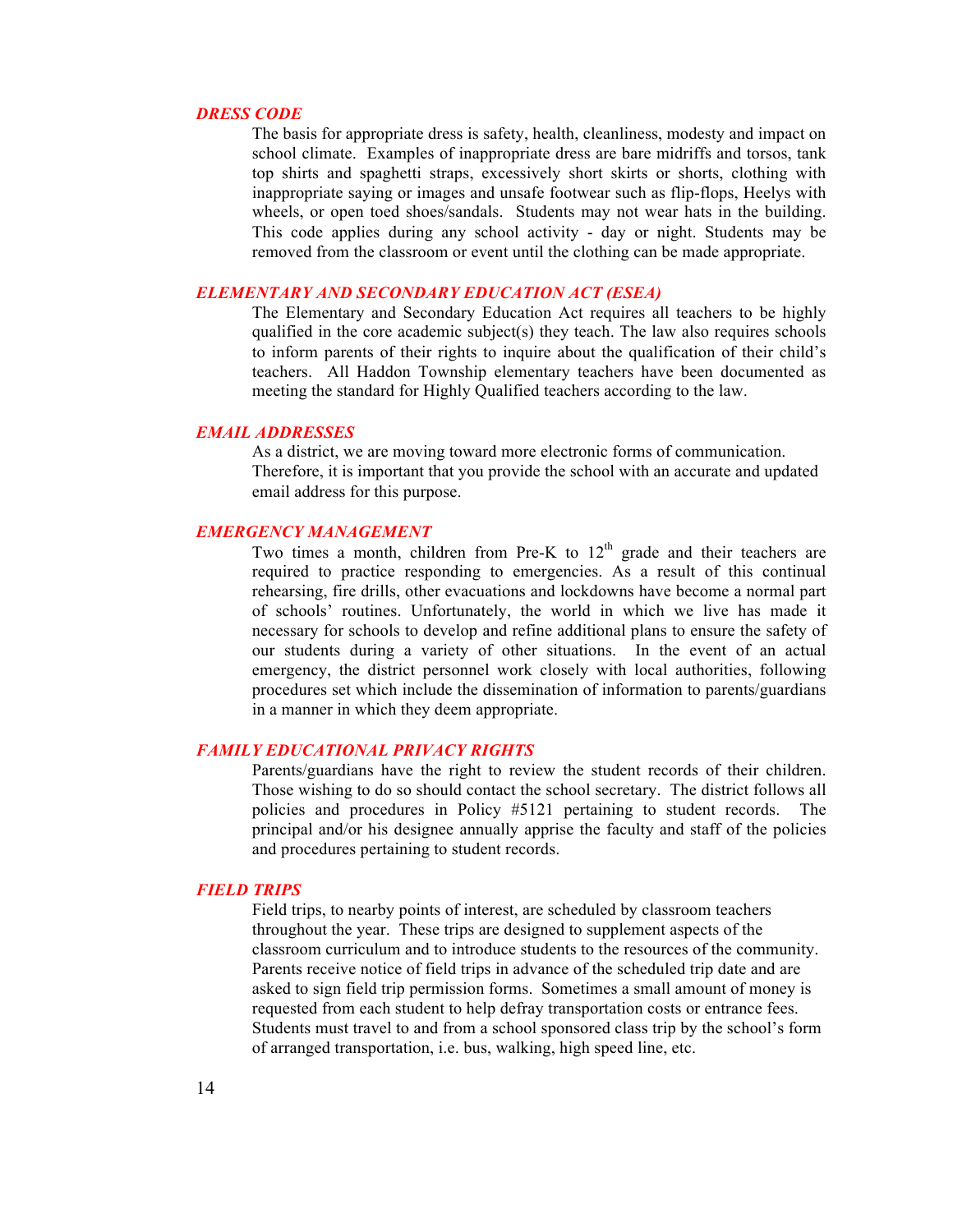#### **If a parent would like to take their child to or from a field trip directly, the procedure is as follows:**

\* This does not guarantee a parent's spot as a chaperone.\*

*At least 24 hours in advance*, go to the Board of Education Office, at 500 Rhoads Avenue, and complete a "Request for Transportation by Private Vehicle" form. Along with this form, you must also provide the following:

- 1. The date, time and reason for the transportation
- 2. The place from and to which the pupil(s) will be transported

3. The name and address of the driver; copies of the driver's license (this will be done for you at the BOE); vehicle registration and insurance car

- 4. The name of the pupil(s) being transported
- 5. A brief description of the transportation vehicle and

6. The driver's signature acknowledging that he/she reviewed and will comply with Policy 8660- Transportation by Private Vehicle and authorizes the District to perform a record check on the driver prior to granting any approvals. Also refer to Policy 2340, the District's Field Trip policy, for further information. The parent(s) or legal guardian(s) of a participating pupil will be given the name of the driver and the description of the vehicle.

#### Medication

 For students who require medication during the trip, the child's parent is encouraged to attend the field trip so they can administer the medication. State law mandates that non-nursing staff is not allowed to administer any medication, including over-the-counter medication. A child who needs medication during a field trip must have one of the following attend the trip:

- 1. Parent/Guardian
- 2. Certified school nurse
- 3. Substitute school nurse employed by the district
- 4. The student approved to administer pursuant to N.J.S.A. 18A:40-12.3 and 12.4
- 5. Other school employee trained and designated by the certified school nurse to administer epinephrine in an emergency pursuant to N.J.S.A. 18A-40-12.5 and 12.6.
- 6. Per parent/physician, that the child may do without his/her dose for the day (or you may request that it be given at a delayed time). Please send this request to the school nurse.

#### Siblings

• Only class members, teachers, and official chaperones may attend the field trip and use school provided transportation.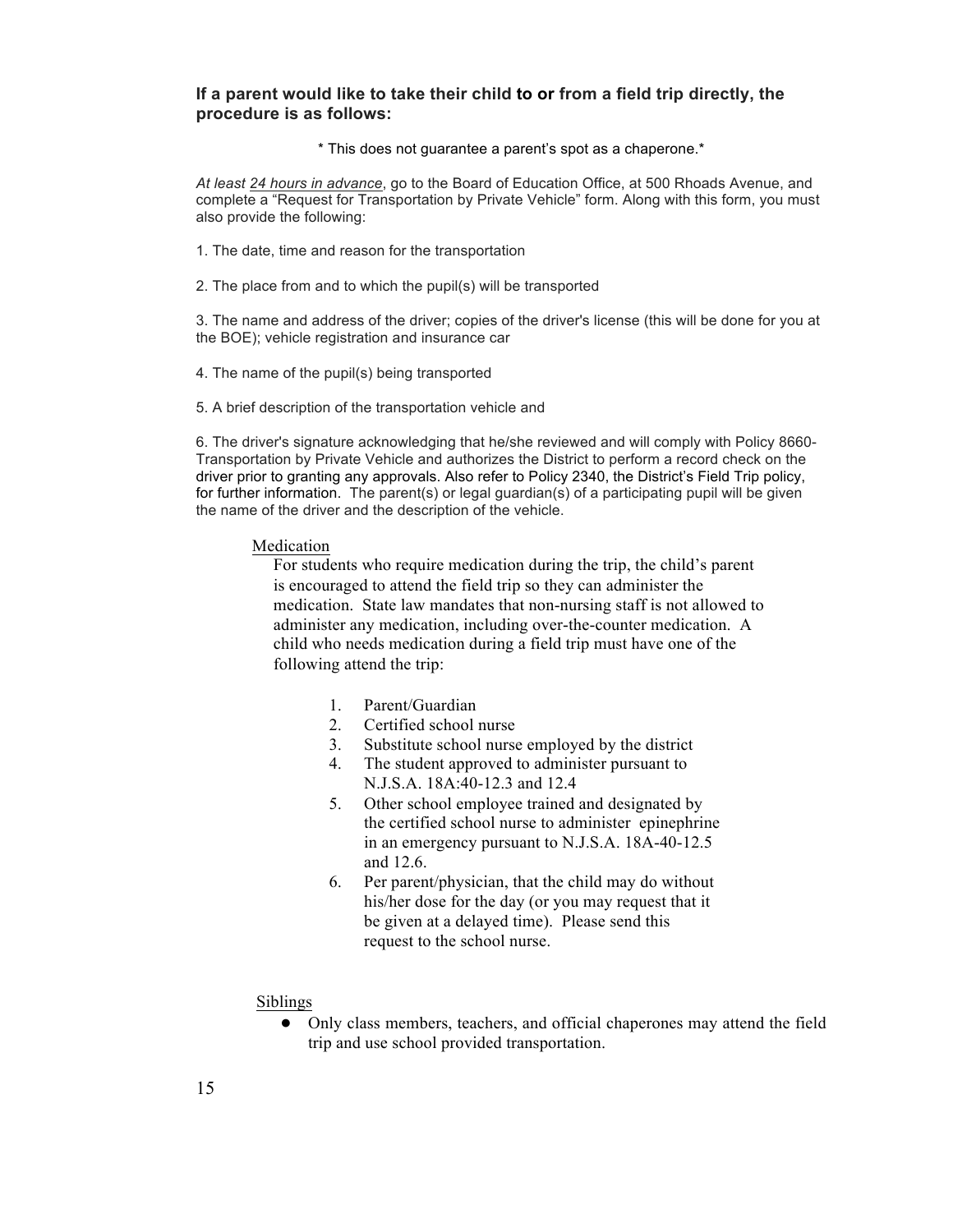- **For the safety of our students and the success of the trip, non-schoolage children may not JOIN planned class trips.**
- **School-age siblings may not be withdrawn from school to attend another class trip.**

#### *HARASSMENT, INTIMIDATION AND BULLYING (HIB)*

The Board of Education prohibits acts of harassment, intimidation or bullying against pupils. A safe and civil environment in school is necessary for pupils to learn and achieve high academic standards. Harassment, intimidation or bullying, like other disruptive or violent behaviors, is conduct that disrupts both a pupil's ability to learn and a school's ability to educate its pupils in a safe environment, and since pupils learn by example, school administrators, faculty, staff and volunteers should be commended for demonstrating appropriate behavior, treating others with civility and respect, and refusing to tolerate harassment, intimidation or bullying.

It is important to note that harassment, intimidation and bullying is defined as any gesture, any written, verbal or physical act, or any electronic communication, whether it be a single act or a series of incidents, that is reasonably perceived as being motivated either by any actual or perceived characteristic, such as race, color, religion, ancestry, national origin, gender, sexual orientation, gender identity and expression, or a mental, physical, or sensory disability, or any other distinguishing characteristic, that takes place on school property, at any school sponsored function, or on a school bus, or off school grounds … that substantially disrupts or interferes with orderly operation of the school or the rights of another students, and that: a) a reasonable person should know, under the circumstances, will have the effect of physically or emotionally harming a student or damaging the student's property, or placing a student in reasonable fear of emotional harm to his person or damage to his property; b) has the effect of insulting or demeaning any student or group of students; or c) creates a hostile educational environment at school for the student by interfering with a student's education or by severely or pervasively causing physical or emotional harm to the student. *For a detailed explanation of this policy, please see 5512.01 in the Haddon Twp. Board of Education Policy Manual or on the school website at www.haddontwpschools.com*

#### *HAZARDOUS SUBSTANCES*

In accordance with New Jersey PL 1998,C364:

- 1. Any construction or other activity, which requires the use of hazardous substances, will be posted in the school office. Such notice will be provided at least two days prior to the actual construction unless the Board deems the construction to be an emergency.
- 2. Hazardous materials may be stored at the schools at various times throughout the

 year and hazardous material fact sheets for any materials being stored are available at the school.

The law specifically excludes the following:

1. Any article containing a hazardous substance, if the hazardous substance is present in solid form, which does not pose an acute chronic health hazard to any person exposed to it.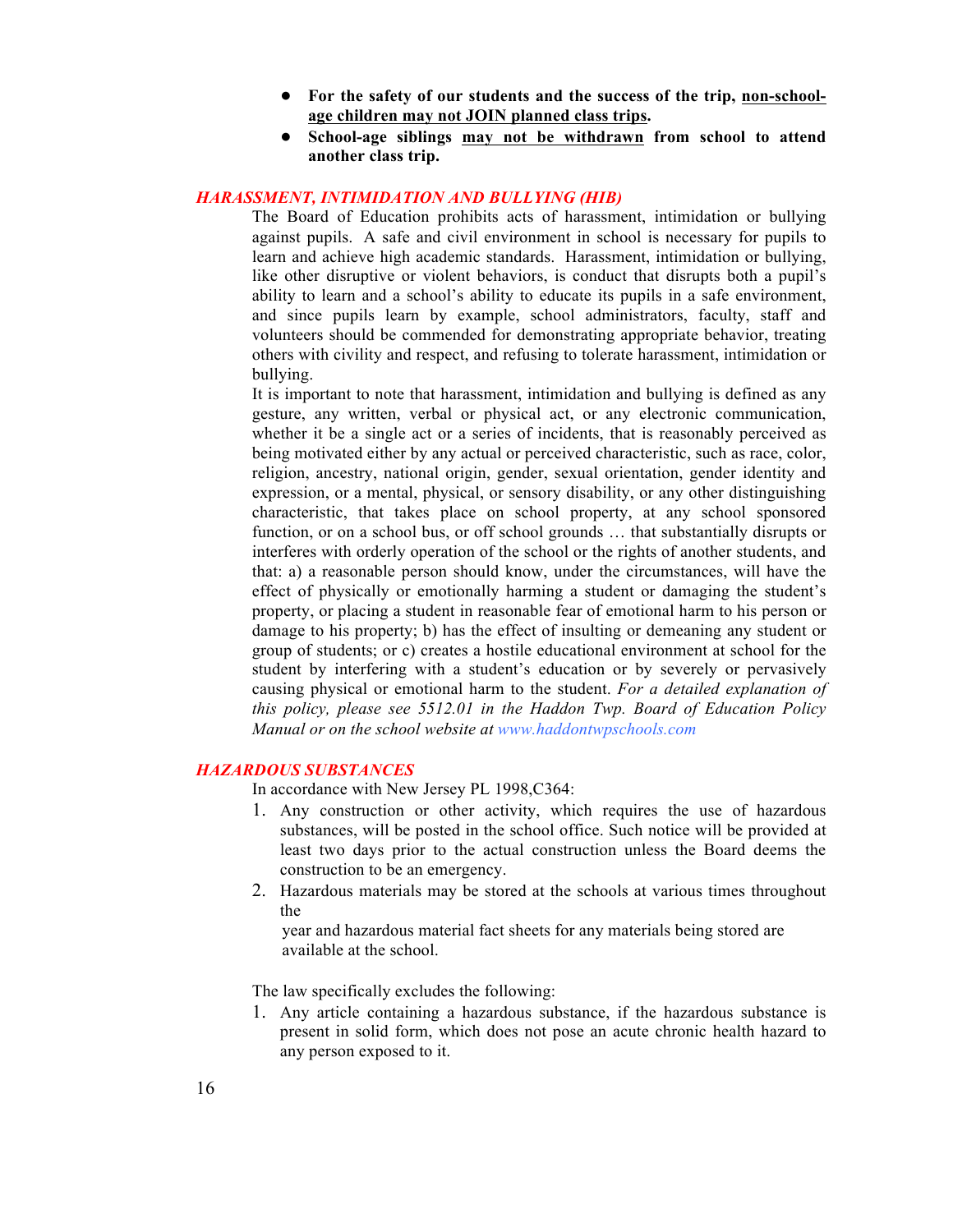- 2. Any hazardous substance constituting less than one percent of a mixture unless the hazardous substance is present in an aggregate amount of 500 pounds or more in a container in a public or private school or child care building.
- 3. Any hazardous substance which is a special health hazardous substance constituting less than a threshold percentage to P.L.1983, c.315(C34:5A-1 et seq.) for that special health hazardous substance when present in a mixture.
- 4. Any hazardous substance present in the same form and concentration as a product packaged for distribution and use by consumers and which is not a product intended primarily for commercial use.
- 5. Any fuel in a motor vehicle
- 6. Tobacco or tobacco products
- 7. Wood or wood products
- 8. Food, drugs or cosmetics
- 9. Hazardous substances which are an integral part of a building's structure or furnishings
- 10. Products which are personal property and are intended for personal use
- 11. Any substance used in the routine maintenance of a public or private school or childcare center building or its grounds. Any substance used in a classroom science laboratory. Any substance used in a school occupational training facility, including laboratories and shops. And any substance used in the normal operation of the classrooms or administrative offices of a public or private school or child care center

#### *HOMEWORK*

Homework is important. It is an extension of learning that takes place in school. Homework can provide practice and drill that reinforce classroom learning and can provide opportunities for independent study, research, and creative thinking. Parents can help their children by arranging a quiet, comfortable place for the students to work and by seeing that assignments are completed. The district guidelines for homework are half an hour for grades 1-3 and one hour for grades 4 and 5. The classroom teacher determines occasional long-term assignments and specific requirements.

#### *ILLNESS OR INJURY AT SCHOOL*

In case of illness or injury, the school nurse or a member of the school staff will care for a child temporarily. If the child is seriously injured or has a temperature above 99.6º with symptoms, the parent will be contacted. If parents are not available, the person listed on the Responsibility Slip will be contacted. If the child requires immediate medical attention and parents are unavailable, the child will be taken by ambulance to either the hospital indicated on the Responsibility Slip or to a hospital designated by the Emergency Squad. A nurse or staff member will accompany the child. Continued attempts will be made to contact the parent. In case of injury, a school insurance form can be obtained from the school secretary. This must be filled out by the physician in order for you to receive medical payment beyond your insurance.

Please contact the school nurse to determine when your child may return to school following an absence due to a communicable disease such as chicken pox, pink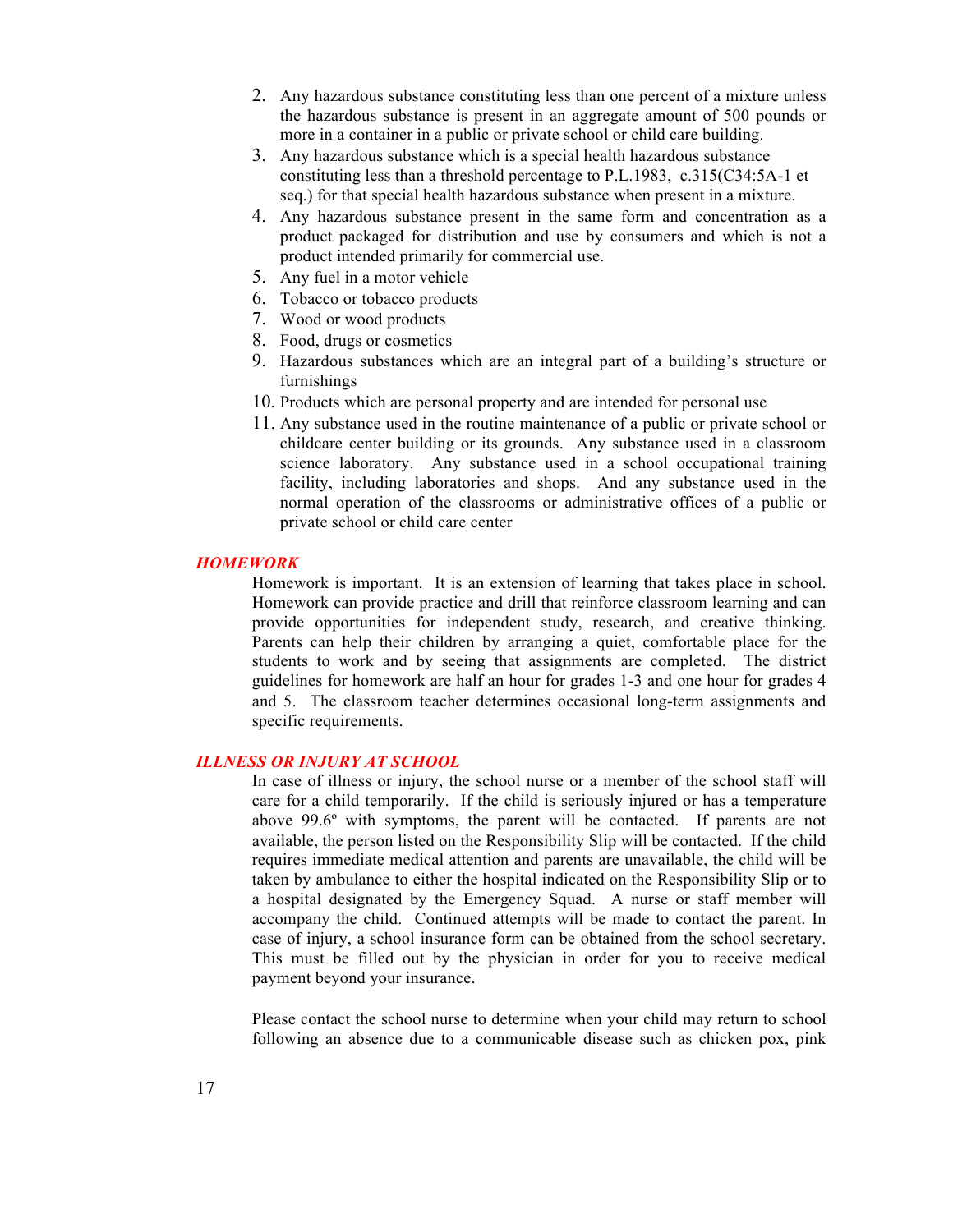eye, ringworm, impetigo, etc. Students should be kept home 24 hours after fever, diarrhea, or vomiting have stopped.

#### *IMMUNIZATIONS AND VACCINATIONS*

State law requires each child to have evidence of proper immunization series prior to entering school for: diphtheria, pertussis, tetanus; polio; measles, mumps and rubella; hib; hepatitis B; and varicella immunization or documentation of having had chickenpox.

Kindergarten students entering school in the fall are required to show proof of a completed Hepatitis B immunization series. Additionally, both Pre-Kindergarten and Kindergarten students must show proof of a completed Varivax immunization or documentation of having had chickenpox.

#### *INSURANCE*

The school district has secondary accident insurance to cover children's medical expenses beyond the parents' primary insurance coverage, to the limits of the policy. The first day packet contains an informational bulletin explaining this coverage and information on the option of purchasing a 24-hour wrap around package and extended dental benefits.

#### *INTERVENTION AND REFERRAL SERVICES*

The I&RS Team provides a vehicle within regular education for meeting a variety of student needs (academic, social, and emotional). The I&RS Team is a standing school-based problem solving committee whose goal is to assist teachers and parents in developing strategies to maximize the education opportunities for the child. Through the I&RS Team, remedial instructional strategies and/or support services are provided without unnecessary labeling. To accomplish this goal, the I&RS Team conducts the following activities:

- Accepts referrals from teachers, administrators, parents and students
- Gathers information concerning the reported problem
- Discusses the information and decides upon a course of action
- Provides feedback to the referring person
- Refers the student to another person or group within the school
- Discusses the problem with the parents and student
- Monitors the student behavior

#### *iPADS- use as a Learning Tool:*

A core belief of the Haddon Township Board of Education is that we are entrusted with the responsibility to provide a meaningful and relevant educational program that consistently meets the needs of our students collectively and individually. As such, the one to one iPad initiative reflects our school district's commitment to utilizing instructional tools that are consistent with that belief.

While there is significant research to demonstrate the value of personal computing devices and their place in the educational program, the best research is simply observational. As we interact with the children of today we see their engagement in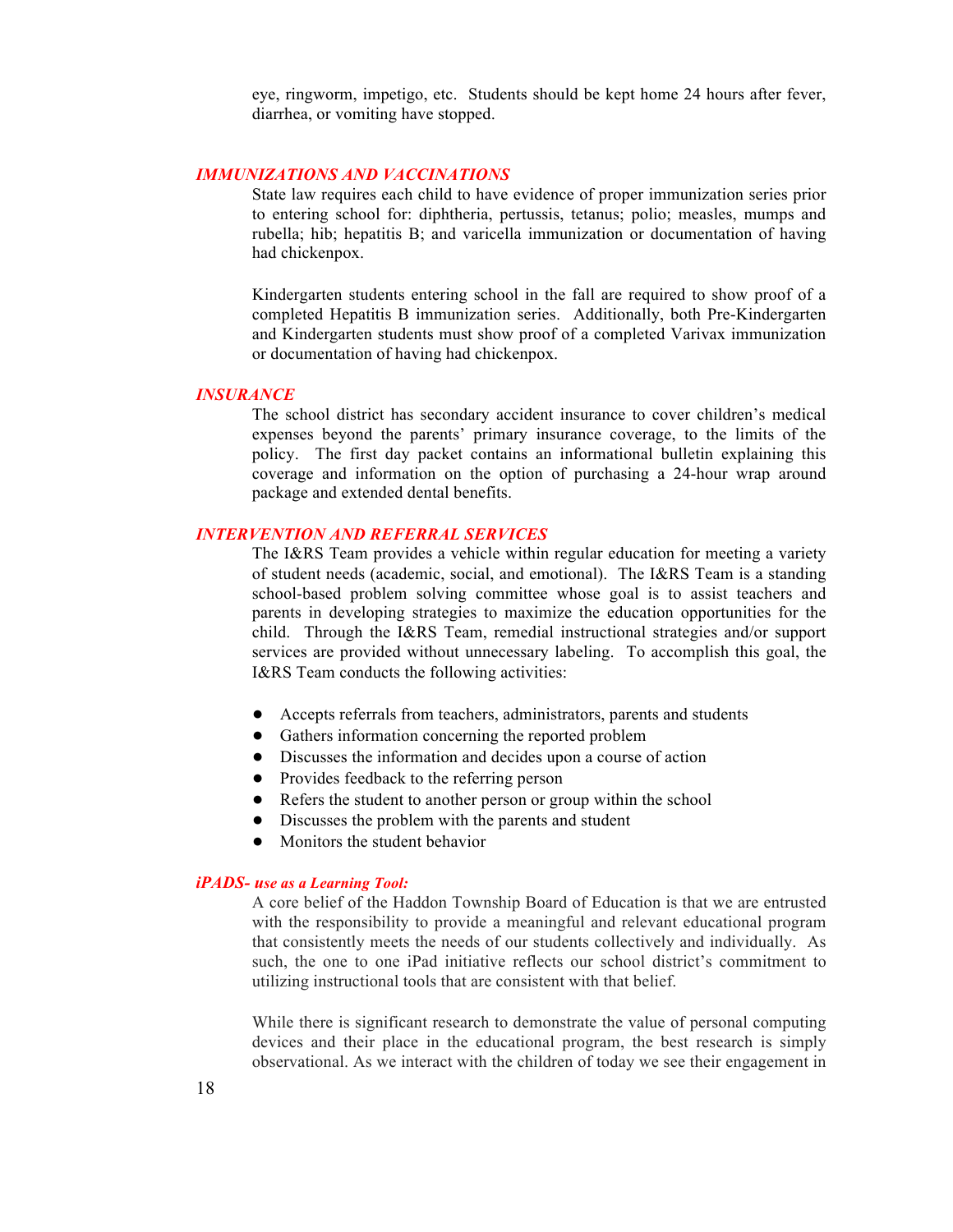their own devices for both entertainment and as information resources. Since these tools exist in our world to a more significant degree every day, the school's mission for their use will be two-fold; as a tool to teach collaboration, creativity and critical thinking and to keep pace with teaching the all important skill of information literacy. Families and students will receive detailed information about the use and care of iPads when they receive them.

To read the complete district One to One iPad Policy, Procedure and Information, please go to your home school website housed under Parent Information.

#### *KINDERGARTEN*

Children entering Kindergarten are required to be five years old on or before October 1 for the school year in which they are enrolling. Kindergarten registration, for all schools, will be held at Jennings school during the month of February. Parents must bring birth certificates, immunization records, and proof of residency in order to complete the enrollment. Students who have a birthday after October 1, but before December 31, may apply for early kindergarten admission by contacting the Board office.

#### **KINDERGARTEN CARE (K CLUB)**

Wrap-around care is provided to students in Kindergarten for the time they are not in the formal classroom setting during school hours. The program will run in the AM from 8:20 AM - 12:15 PM and PM care runs from 11:00 AM - 3:00 PM. Enrichment activities, group games, arts and crafts and free play are provided, plus snack and lunch times. Registration is required and there are fees for tuition. Call 856-869-7750 x3012 or email at sacc@htsd.us for more information.

*Early Dismissal Day Schedule for K Club:*

AM K Club: 8:15 to 10:45 AM then transported to their Kindergarten Class

PM K Club: 10:00 to 12:30 PM, will be transported from their Kindergarten class

*2-hour (weather) delay*:

AM enter at 10:30 AM; transportation provided to homeschool as usual.

#### *LOST AND FOUND*

Students may claim items in the lost and found box after proper identification. To help identify misplaced items, please label lunch boxes, clothing and other personal belongings. At the end of the school year these items will be donated to a local charity.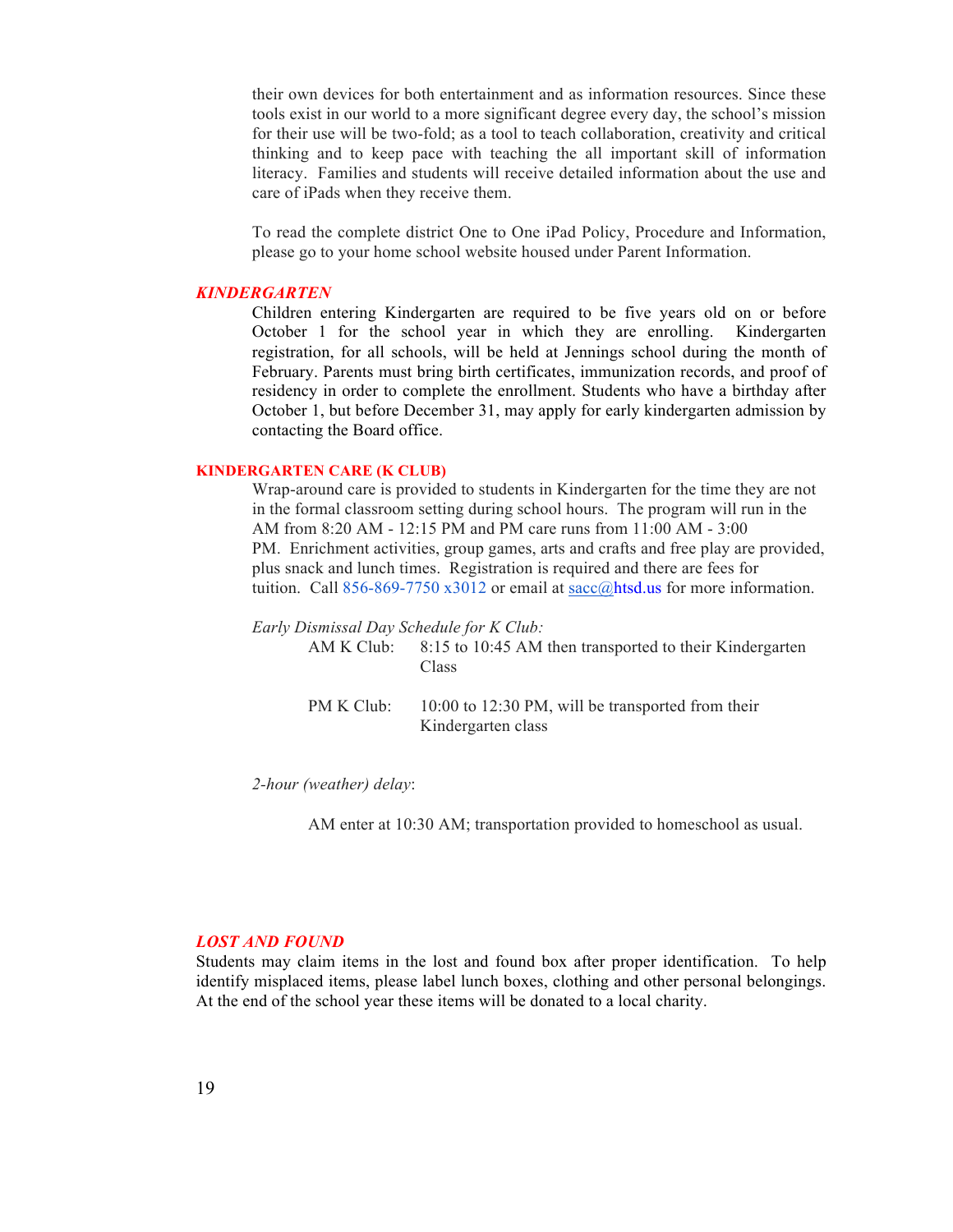#### *LUNCH*

The lunch hour in all elementary buildings is normally from 11:30-12:30. Students have several choices for lunch. They may purchase the school lunch, bring a lunch to eat at school, or eat at home. **For students who will be going home for lunch, parents must call, send an email to the secretary or send in a note to school on that day. In addition, for the protection of these students, parents must come into the main office, sign their child(ren) out at 11:30 and sign them back in upon their return.** There are no crossing guards or Ambassadors students during lunch hour

Lunch menus are sent home monthly. A point of sale system is in place for those students interested in purchasing lunch during the school year. There will be daily alternative options. Free and reduced lunches are available for those who qualify. Applications for this program are sent home the first day of school and may be obtained at the office during the year.

If your child forgets his/her lunch… Your child will NOT be allowed to call home. He/she will be given their lunch choice, dependent on availability. The child's account will reflect this debit. If necessary NutriServe will send parents/guardians a notice about payment owed.

#### Lunch Time Conduct

- 1. Follow the pillars of "CHARACTER COUNTS!"
- 2. Obey the instructions of the lunchroom aides
- 3. Be respectful of students and staff.
- 4. Do not throw trash, food or other objects
- 5. Do not leave the lunchroom without adult permission
- 6. Please discourage your child from sharing food

#### *MEDICATION*

Medications should be given at home. When this is not possible and a medication must be given during the scheduled school day, the following state mandated rules must be followed.

Only the following individuals are authorized to administer to a student either prescription or non-prescription medication in school:

- 1. A certified school nurse
- 2. The school physician
- 3. A substitute school nurse employed by the district
- 4. The student's parent or guardian
- 5. The student approved to self-administer pursuant to N.J.S.A. 18A:40-12.3 and 12.4; and
- 6. Other school employees trained and designated by the certified school nurse to administer epinephrine in an emergency pursuant to N.J.S.A. 18A:40-12.5 and 12.6

The district Medication Authorization form must be completed and signed by both the doctor and parent/guardian in order for the school nurse to administer medications, including over-the-counter medications.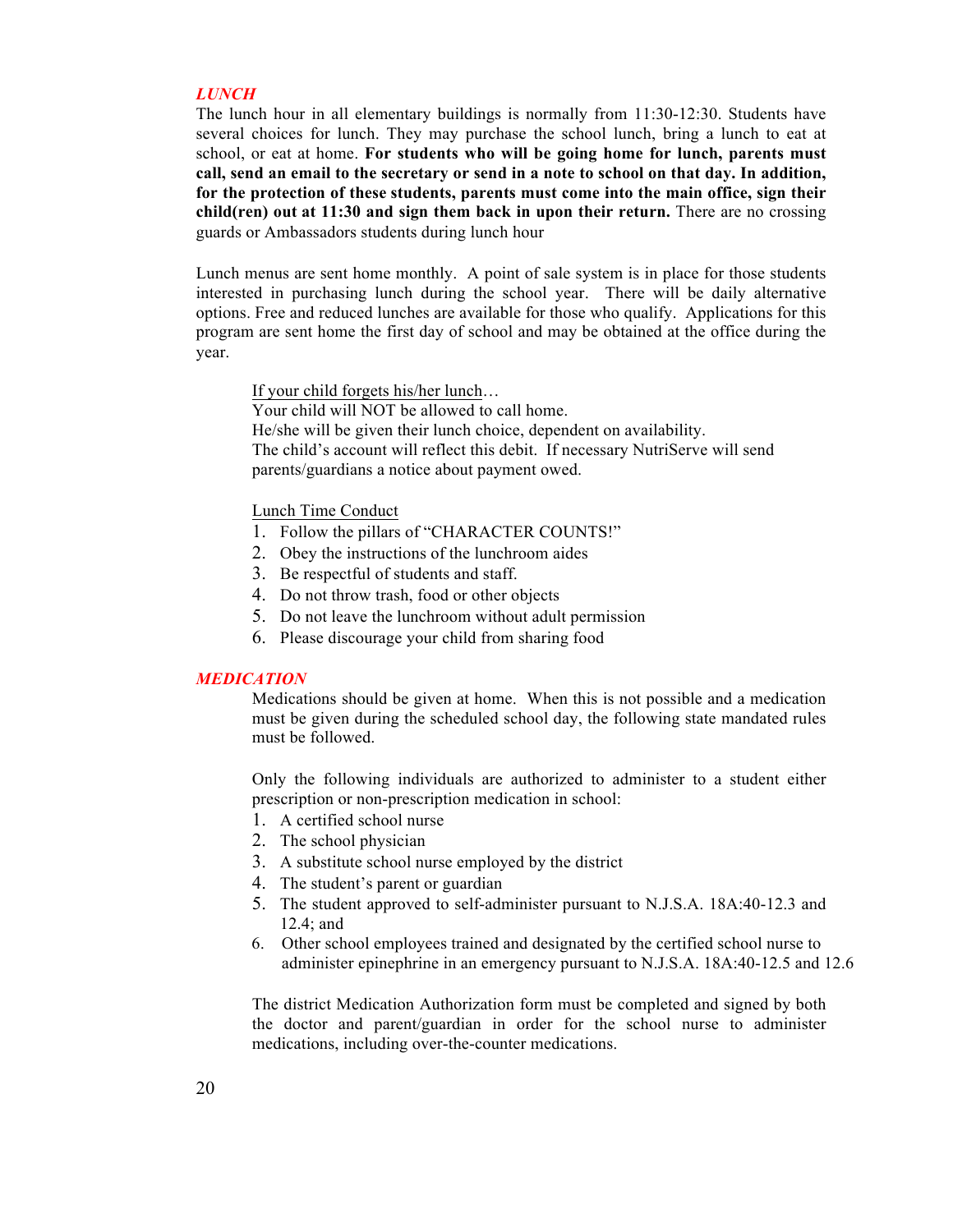Prescription medication must be in its original pharmacy labeled container that includes the following:

- 1. Name of patient
- 2. Name of medication
- 3. Dosage of medication
- 4. Frequency of medication
- 5. Physician's name
- 6. Date medication filled by pharmacy

Before the end of the school year, parents are requested to pick up their child's medication. The school nurse may discard medication not collected.

#### *NAME CHANGE*

A change in name on official school records may take place only if a legal document accompanies the parental request.

#### *NURSE*

The school nurse is responsible for the maintenance of health records, routine health assessments, parental contact concerning health problems, care of minor injuries, and mandated screenings (i.e. hearing vision, height, weight, blood pressure). *Please be sure to contact the school nurse if your child has any unusual health problems.*

It is important that addresses and telephone numbers for emergencies at school are kept current. Any changes during the year should be called in to the school.

The school nurse is in the building at least two days a week and within the district at all times if any emergency should occur.

#### *NUTRITION*

In compliance with District policy 3542.1, the following items may not be served, sold, or given out as free promotion anywhere on school property at anytime before the end of the school day:

- 1. Foods of minimal nutritional value (FMNV) as defined by U.S. Department of Agriculture regulations;
- 2. All food and beverage items listing sugar, in any form, as the first ingredient; and
- 3. All forms of candy.

#### *PARENT AND COMMUNITY VOLUNTEERS*

Haddon Township schools consider their parent and community volunteers as a very special resource. Volunteers may be asked to help in classrooms, programs, and extracurricular activities. Please call the office if you have time or skills you can donate to make our school better places for students to learn and grow.

#### *PARENT INVOLVEMENT*

All Haddon Township elementary schools and the parents of the students participating in activities, services and programs funded by Title I agree that they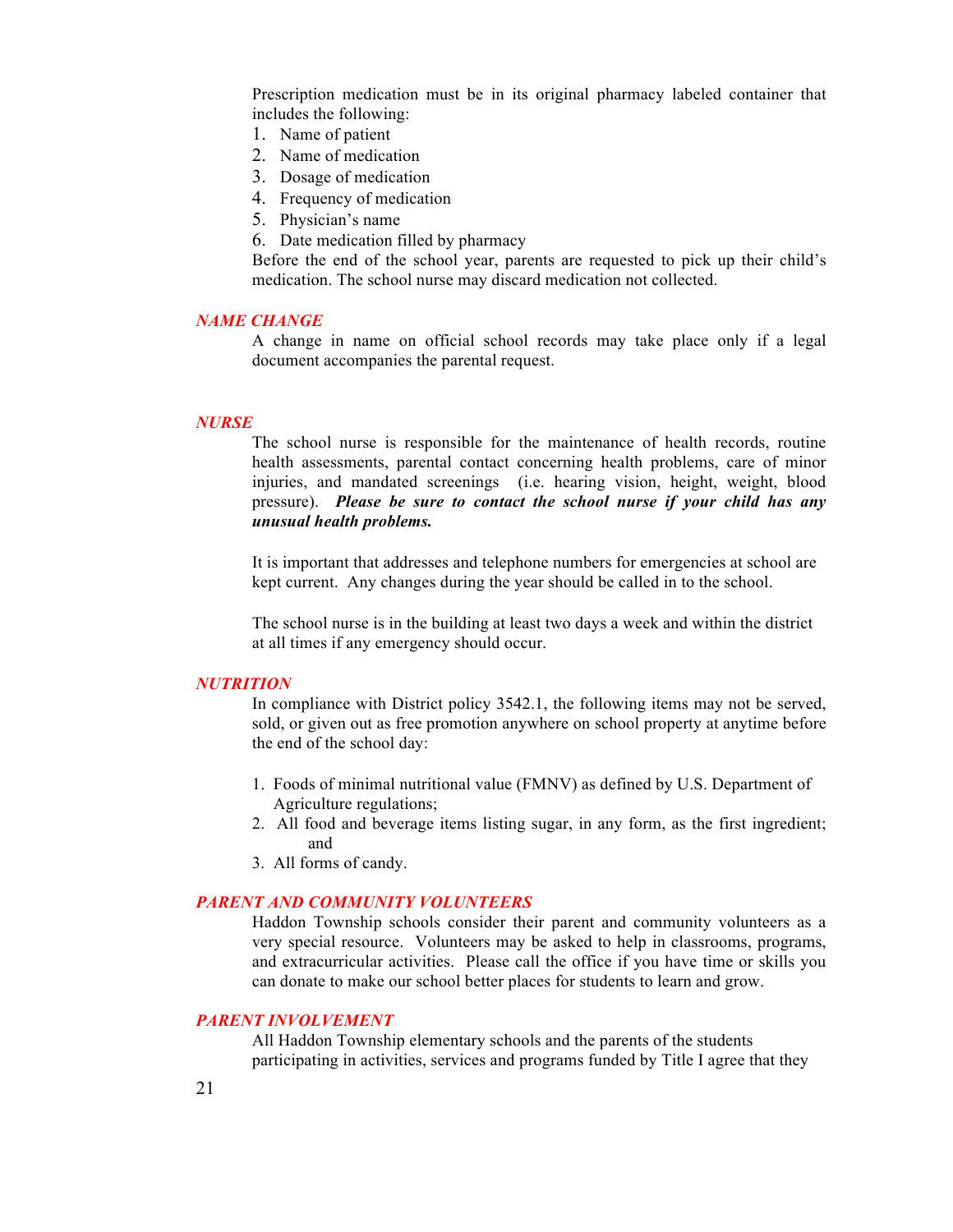will share the responsibility for improved student academic achievement and develop a partnership that will help children achieve New Jersey's high educational standards. As a community we believe that students, parents, and the school staff share the responsibility for student academic achievement.

Educators will hold high expectations and the belief that each child will learn by:

- Showing respect for each child and his/her family
- Providing a safe and supportive environment at school
- Promoting quality learning that enables children to meet the State's curriculum standards
- Working with and encouraging parents to be involved in their children's education
- Reporting on each student's progress and providing opportunities for parent-teacher conferences

Parents and guardians will:

- See that my children attend school regularly and for the appointed time
- Show respect and support for my children, the teachers, and the school
- Communicate regularly with my children's teachers
- Provide a home environment that encourages learning
- Talk with my children about his/her school activities each day

Students will:

- Come to school prepared to learn
- Attend school regularly
- Obey the school rules
- Show respect for themselves, other people, and property

#### *PERSONAL ELECTRONIC DEVICES*

Students who have their own e-readers are permitted to bring them to school for leisure reading. Students may not download e-books or go on the Internet while using the e-reader at school. Any downloading of books must be completed at home. E-readers must be kept at the student's desk and taken home at the end of each day.

Rules for use:

- 1. The Elementary school and staff are not responsible for lost, stolen, or damaged personal electronic devices such as Nooks, Kindles, iPods, iPads, cell phones, etc.
- 2. A permission form must be on file in order for a student to bring their own personal electronic device to school.
- 3. All personal electronic devices should be labeled with the student's first and last name.
- 4. A student is not allowed to lend their personal electronic device to another student.
- 5. Personal electronic devices can only be used in class if the teacher gives permission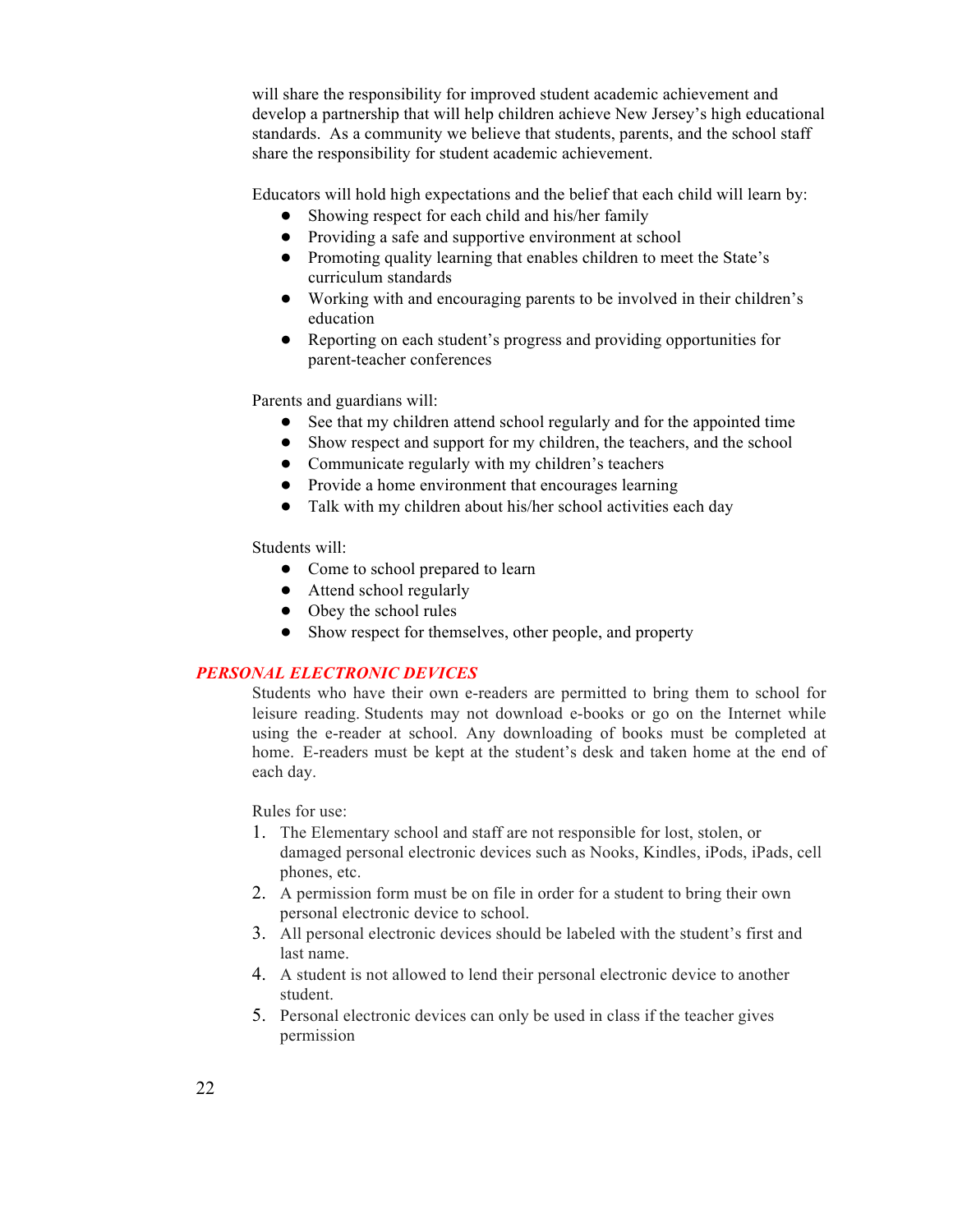6. The privilege to use personal electronic devices at school may be revoked at any time.

#### *PETS*

No pets are allowed at school or on the school grounds at any time. Principals may give permission for pets to be brought to school as part of a special display or activity. However, under no circumstances is a potentially dangerous animal to be brought to school.

#### *PHYSICAL EDUCATION*

Physical education or health is scheduled two times a week per class for grades 1 - 5. Weather permitting, classes will be held outside and your child should be appropriately dressed. A doctor's note is required for a student to be excused from participation due to a medical issue.

#### *PICTURES*

Class and individual student pictures are taken during the months of September/October on a prepaid basis.

#### *PROGRESS REPORTS*

By the middle of each marking period, teachers notify parents of students in grades 1-5 if their child is performing unsatisfactorily in a subject area through a progress report. The report indicates the problem areas and suggests ways to help the student. Parents are asked to sign and return it as an indication they have received the report.

#### *PTA*

The PTA (Parent Teacher Association) is an integral part of our school community. All parents are urged to become members and to actively participate. Check your school's calendar and websites for upcoming events.

Each year the PTA conducts fundraisers. They allow the PTA to fund important cultural activities, trips and special holiday events.

#### *REPORT CARDS*

Report cards are issued three times a year. We utilize a standards-based report card to reflect student progress toward meeting the New Jersey Student Learning Standards. Please carefully review your child's progress and contact your child's teacher if you have questions regarding grades.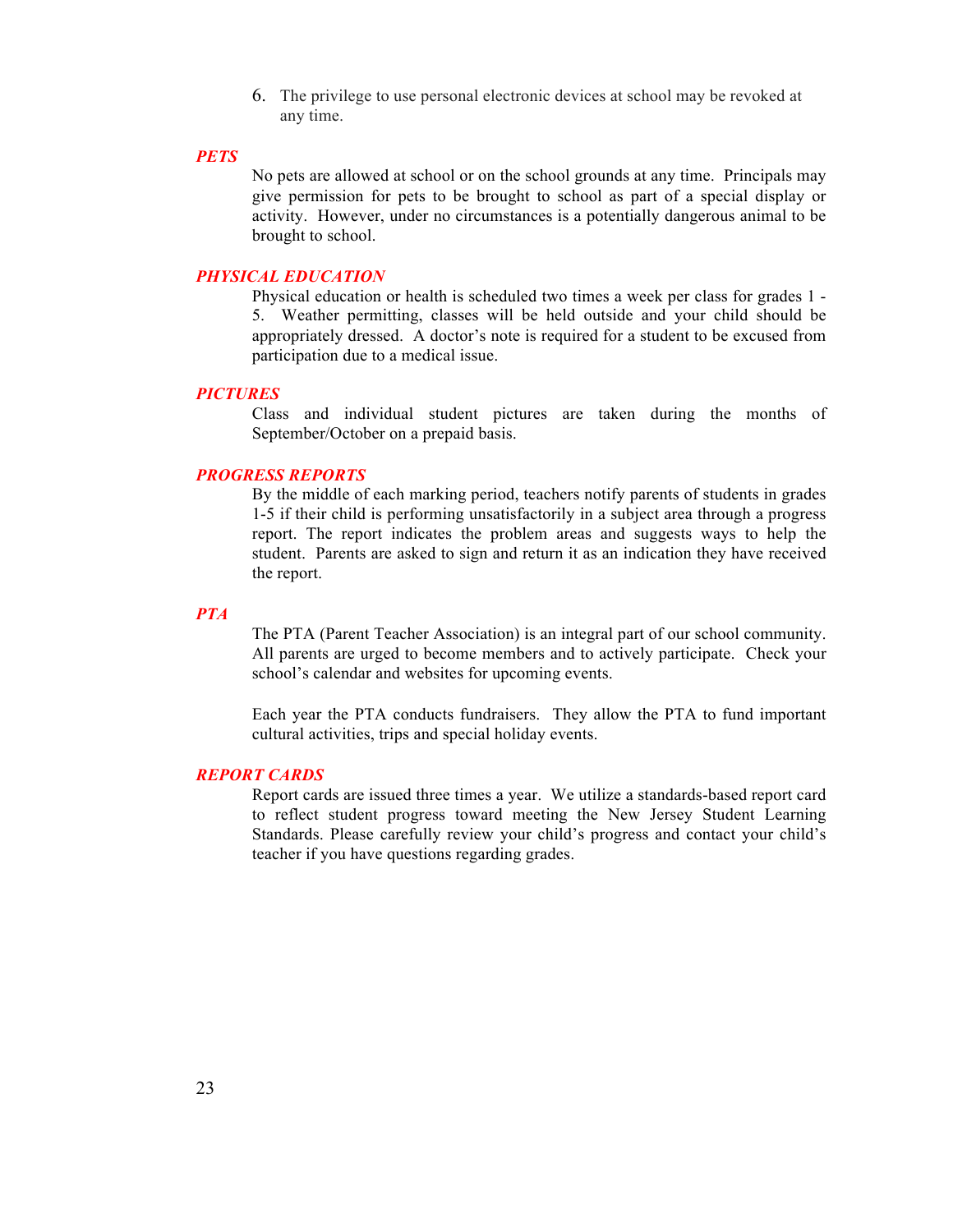

 The report card includes sections on Special Area classes and Character Development.

 Parents may request a conference with their child's teacher at any time during the school year. Call the school for an appointment if a conference is desired. Likewise, a teacher may sometimes find it necessary to request a special conference with a parent.

#### *RETENTION*

Students with serious academic concerns have these issues identified as early as possible and addressed by the I&RS (Intervention & Referral Services) Team made up of parents, teachers, principal and other staff members. Information is gathered and interventions are identified and instituted and progress is assessed on an ongoing basis. Only in limited circumstances is retention seen as an appropriate response to a concern, and it would be a collaborative decision between the parent and the school.

#### *RESPONSIBILITY SLIP/ONCOURSE CONNECT*

Emergency Contact Information is entered and/or reviewed by families online through OnCourse Connect. Parents/Guardians are assigned a username and password to access their information.

Each September Parents/Guardians are asked to review, update if needed, and confirm the information.

Any changes to an address require a personal visit to the Board of Education Office to show proof of residency.

#### *SCHOOL-AGE CHILDCARE (SACC)*

#### *BEFORE-SCHOOL CHILDCARE PROGRAM*

All elementary schools are used for before-school childcare. The hours are 6:30 a.m. to 8:20 a.m. Registration is required and there are fees for tuition. Contact the Director of School-Age Childcare for further information at 856-869-7750 x3012 or email at sacc@htsd.us for more information.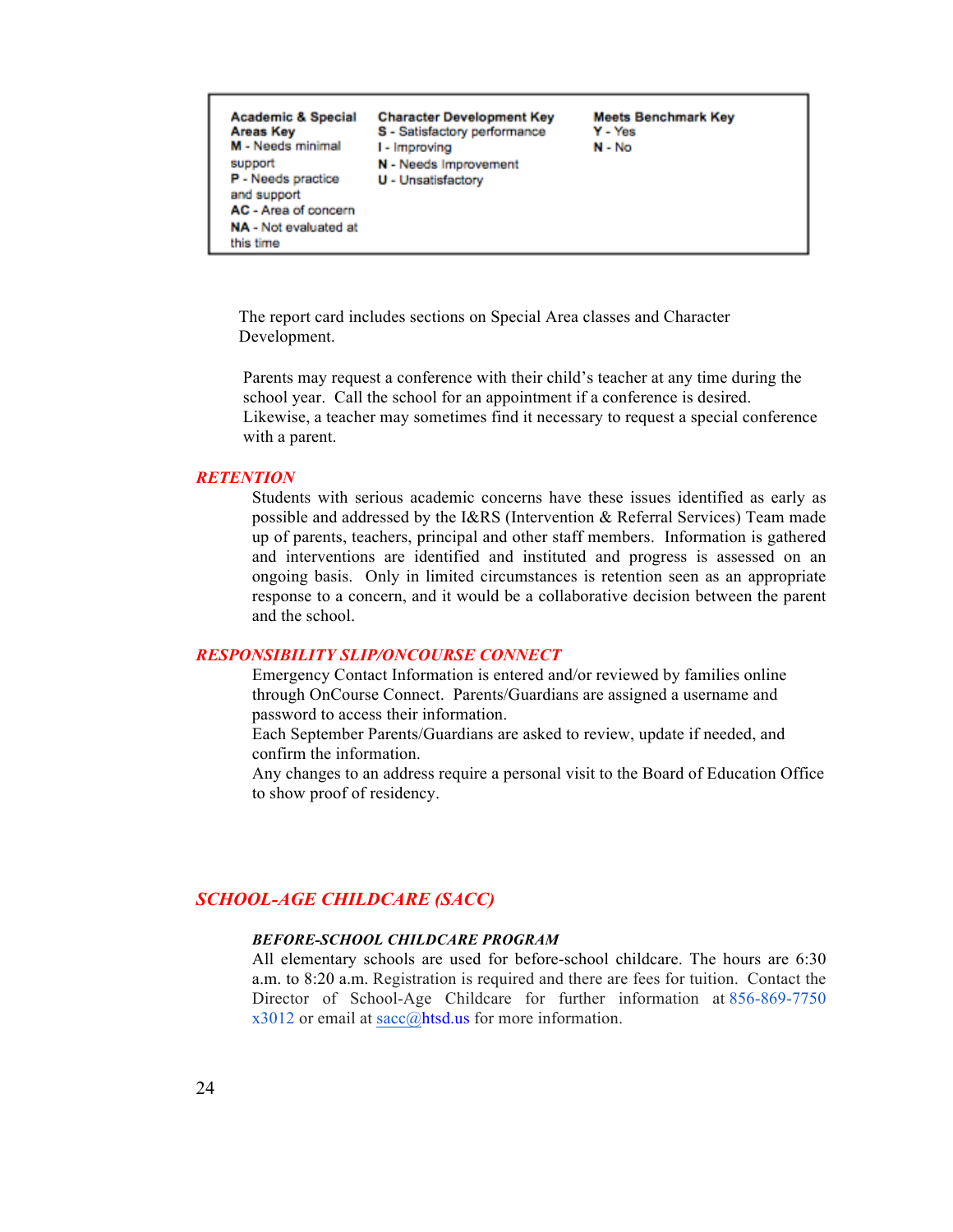#### *AFTER-SCHOOL CHILDCARE PROGRAM*

All elementary schools are used for the after-school childcare program. The hours are  $3:00$  p.m. to  $6:00$  p.m. and on early dismissal days from  $12:30$  p.m. to  $6:00$  p.m. Registration is required and there are fees for tuition. Contact the Director of School-Age Childcare for further information at 856-869-7750 x3012 or email at sacc@htsd.us for more information.

#### *SCHOOL HOURS*

| Regular hours for grades 1-5:   | Enter schoolyard at 8:20 AM<br>Lines sent inside at 8:25 AM<br>AM school hours 8:30-11:30 AM<br>Lunch 11:30 AM to 12:20 PM<br>End of recess at 12:20 PM<br>Lines sent inside at 12:25 PM<br>PM school hours 12:30-3:00 PM |
|---------------------------------|---------------------------------------------------------------------------------------------------------------------------------------------------------------------------------------------------------------------------|
|                                 | Early Dismissal Day hours for grades 1-5:<br>Enter schoolyard at 8:20 AM<br>Lines sent inside at 8:25 AM<br>School hours 8:30-12:30 PM                                                                                    |
| Regular hours for Kindergarten: |                                                                                                                                                                                                                           |
|                                 | K-AM enter schoolyard at 8:20 AM<br>Lines sent inside at 8:25 AM<br>School hours 8:30-11:00 AM                                                                                                                            |
| Regular hours for Kindergarten: |                                                                                                                                                                                                                           |
|                                 | K-PM enter schoolyard at 12:20 PM<br>Lines sent inside at 12:25 AM<br>School hours 12:30-3:00 PM                                                                                                                          |
|                                 | Early Dismissal Day hours for Kindergarten:                                                                                                                                                                               |
|                                 | K-AM enter schoolyard at 8:20 AM<br>Lines sent inside at 8:25 AM<br>School hours 8:30-10:00 AM                                                                                                                            |
|                                 | Early Dismissal Day hours for Kindergarten:                                                                                                                                                                               |
|                                 | K-PM enter schoolyard at 10:50 AM<br>Lines sent inside at 10:55 AM<br>School hours 11:00 AM - 12:30 PM                                                                                                                    |
| Regular hours for PreSchool-AM: |                                                                                                                                                                                                                           |
|                                 | Enter schoolyard at 8:55 AM                                                                                                                                                                                               |
|                                 | Lines sent inside at 9:00 AM<br>School hours 9:00-11:30 AM                                                                                                                                                                |
| Regular hours for PreSchool PM: |                                                                                                                                                                                                                           |
|                                 | Enter schoolyard at 12:25 PM                                                                                                                                                                                              |
|                                 | Lines sent inside at 12:30 PM                                                                                                                                                                                             |
|                                 | School hours 12:30-3:00 PM                                                                                                                                                                                                |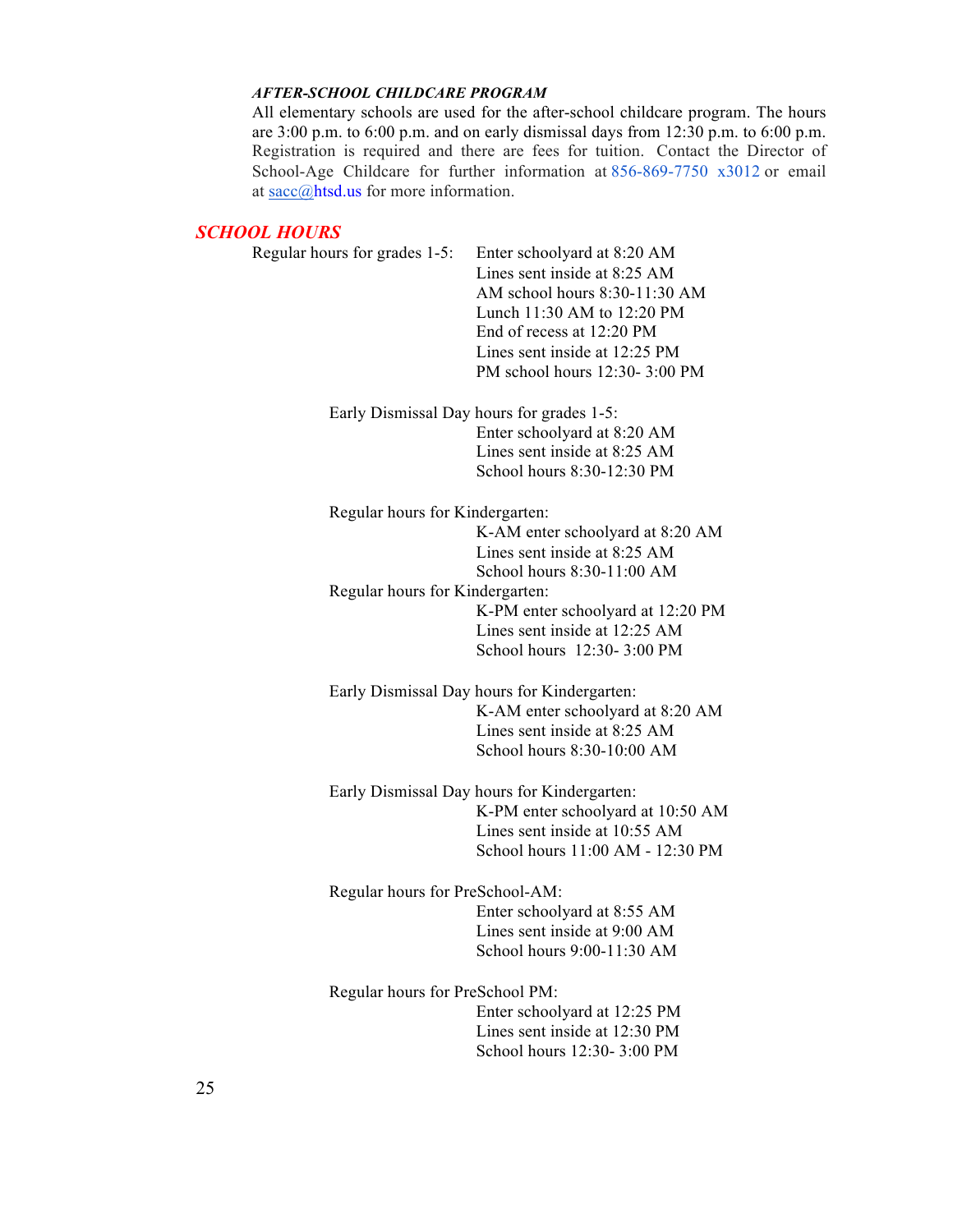Early Dismissal Day hours for PreSchool-AM: Enter schoolyard at 8:55 AM Lines sent inside at 9:00 AM School hours 9:00- 10:30 AM

Early Dismissal Day hours for PreSchool PM: Enter schoolyard at 10:55 AM Lines sent inside at 11:00 AM School hours 11:00-12:30 PM

#### **2-Hour Delayed Opening Day Schedule for Elementary Students**

| <b>PreSchool</b>    | Kindergarten                       | Grades $1 - 5$          |
|---------------------|------------------------------------|-------------------------|
| AM: $11:00 - 12:30$ | AM: $10:30 - 12:00$ $10:30 - 3:00$ | $(LUNCH: 12:30 - 1:30)$ |
| PM: $1:30-3:00$     | PM: $1:30-3:00$                    |                         |

#### **K Club will begin at 10:30 on Delayed Opening Days:** transportation provided to homeschool as usual.

Children in grades 1-5 will arrive at school at 10:20 AM. Lunch will be from 12:30-1:30 PM. Afternoon classes will run from 1:30 PM to 3:00 PM for grades 1- 5.

#### *SCHOOLYARD SUPERVISION*

School staff will supervise in the schoolyard at 8:20 a.m. and 12:20 p.m. Students are not expected to arrive before these times. The schoolyard is not supervised after school, and students are expected to leave for home immediately following dismissal, unless parental supervision is provided.

#### *SPECTRUM*

The purpose of identification in the Spectrum gifted and talented program is to find students in grades K-5 whose potential or performance is so extraordinary that they require modifications to their instructional program. The identification process will include multiple measures in recognition that students are unique individuals whose profiles of strengths are not always evidenced in a traditional manner.

Please visit the district website for more detailed information: www.haddontwpschools.com

#### *SPEECH THERAPIST*

Services of a speech therapist are available. Students who are experiencing speech problems may be referred to the speech therapist by their teachers to evaluate the need for speech therapy.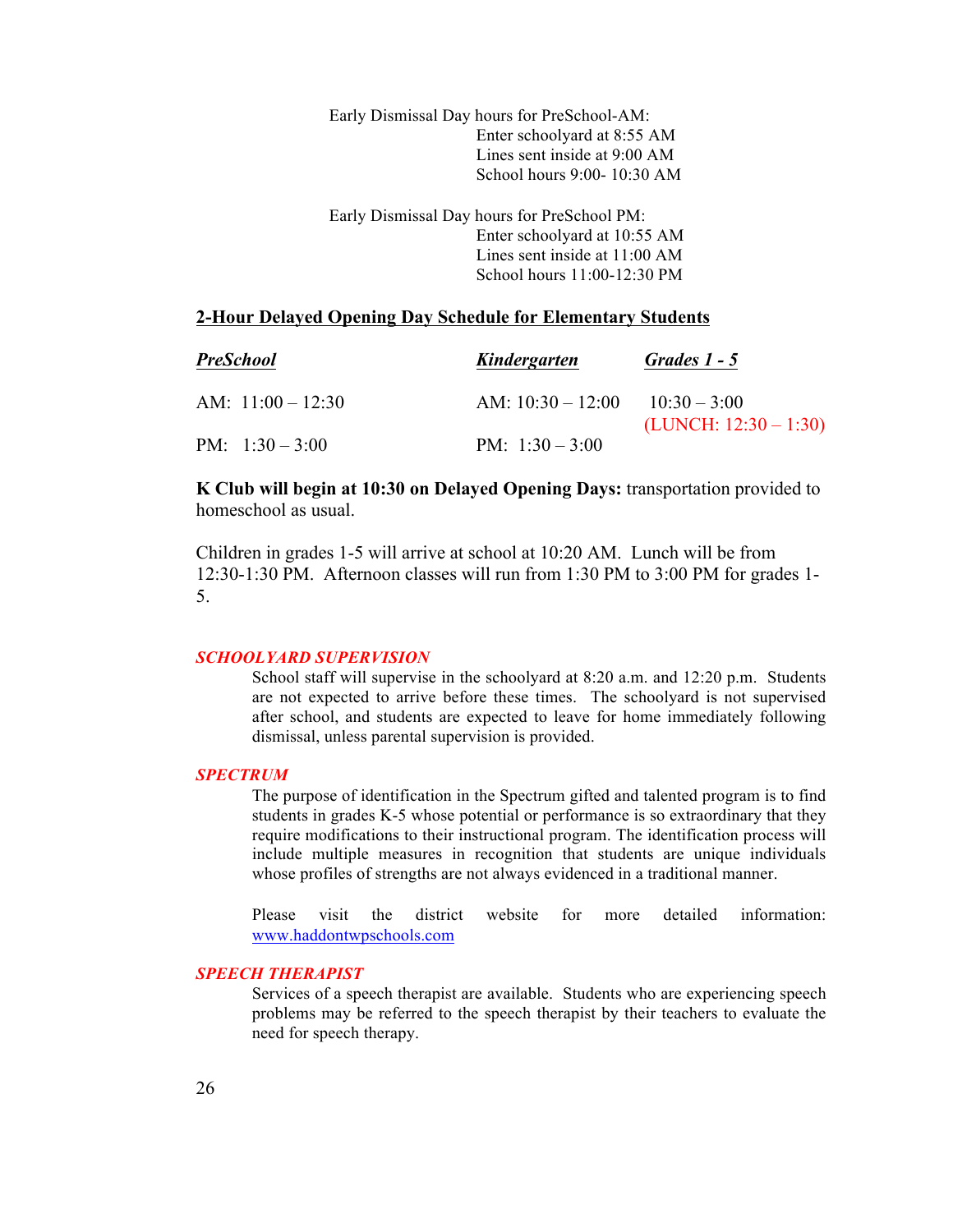#### *STAYING AFTER SCHOOL*

Any time a student stays after school, a parent will be notified in advance.

#### *STUDY SKILLS*

Parents can help their child with skills and techniques that make learning easier and more enjoyable. The following are student guidelines for achieving good study habits.

- 1. Come to class prepared with pencil, paper, and other necessary materials.
- 2. Be an active participant in class. Listen well and take part in class.
- 3. Ask questions to clarify.
- 4. Plan your day and schedule time for homework.
- 5. Use what is learned and apply it to new situations.
- 6. Strive to do the very best work possible. Just "getting by" is not a worthwhile goal.

#### *SUMMER RECREATION*

A summer recreation program is run at Edison School for about 6 weeks in the summer. The program consists of games, sports, arts and crafts, field trips and special events. Hours are 9:00 - 3:00 daily with morning care from 8:00 - 9:00 and after care from 3:00 - 6:00. Registration is required and there are fees for tuition. Call 856-869-7750 x3012 or email at sacc@htsd.us for more information.

#### *TECHNOLOGY*

Technology is an integral part of curriculum in Haddon Township. All students will be exposed to technology related activities.

#### Acceptable Use

Haddon Township has an acceptable use policy (2361), which is available for your review online. Each parent and student sign and agree to follow this policy which prohibits cyber bullying and viewing inappropriate material during the school day.

#### Cyber safety

Furthermore, cyber bullying that occurs outside of school that threatens the school, its students or teachers is a serious offense and will be dealt with through the appropriate channels.

#### *TELEPHONE*

The office telephone is a business phone and is not to be used by students, except in an emergency. Students are not allowed to use the phone to make personal arrangements.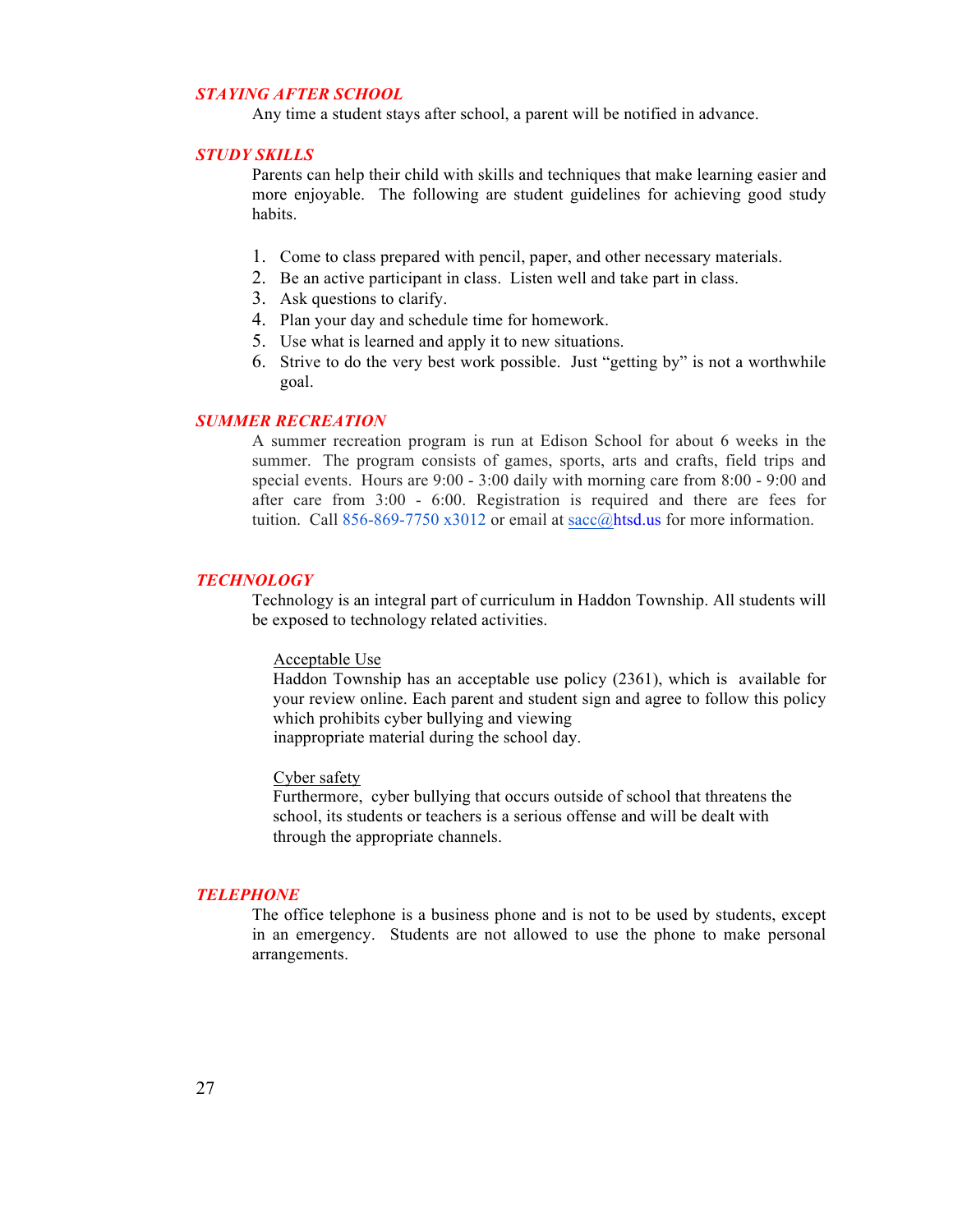#### *TESTING*

The ESEA guidelines require that all students in grades 3 to 8 be tested annually. **Family vacation should not be scheduled during these weeks** (See attendance policy). Please consult the district calendar or call the main office for dates and times.

In addition to the state test, the district may administer formal assessments of academic achievement for the purpose of diagnosing individual and classroom achievement and providing information relating to curriculum development. The results of standardized tests are available to the child's parents and teacher.

#### *TEXTBOOKS/CALCULATORS*

If a textbook, workbook, calculator, or library book is lost, misused or damaged beyond reasonable wear, the student shall replace the item. Report cards will be withheld until these obligations are met.

#### *TOYS/PERSONAL POSSESSIONS*

Students may not bring toys, unusual or fad items to school. The school is not responsible for lost, stolen or damaged items.

#### *TRANSPORTING STUDENTS*

Parents transporting students can help the school by complying with the following:

- 1. Adhere to all state driving laws
- 2. Observe extreme caution at all times when driving in the school area.
- 3. Discharge pupils at the curb so that they exit directly to the sidewalk. Do not allow children to leave the car while stopped in the middle of the street.
- 4. Do not park in the bus-loading zone or in any other designated "no parking" areas. Do not leave cars unattended in yellow-curbed areas.
- 5. During inclement weather, traffic may become congested. Please be patient and make every effort not to block streets.

#### *VALUABLES*

The school administrators and staff are not responsible for valuables that students bring to school. It is strongly recommended that students leave all valuables at home. If special circumstances make it necessary for a student to bring substantial cash or other important possessions to school, these items should be left at the office.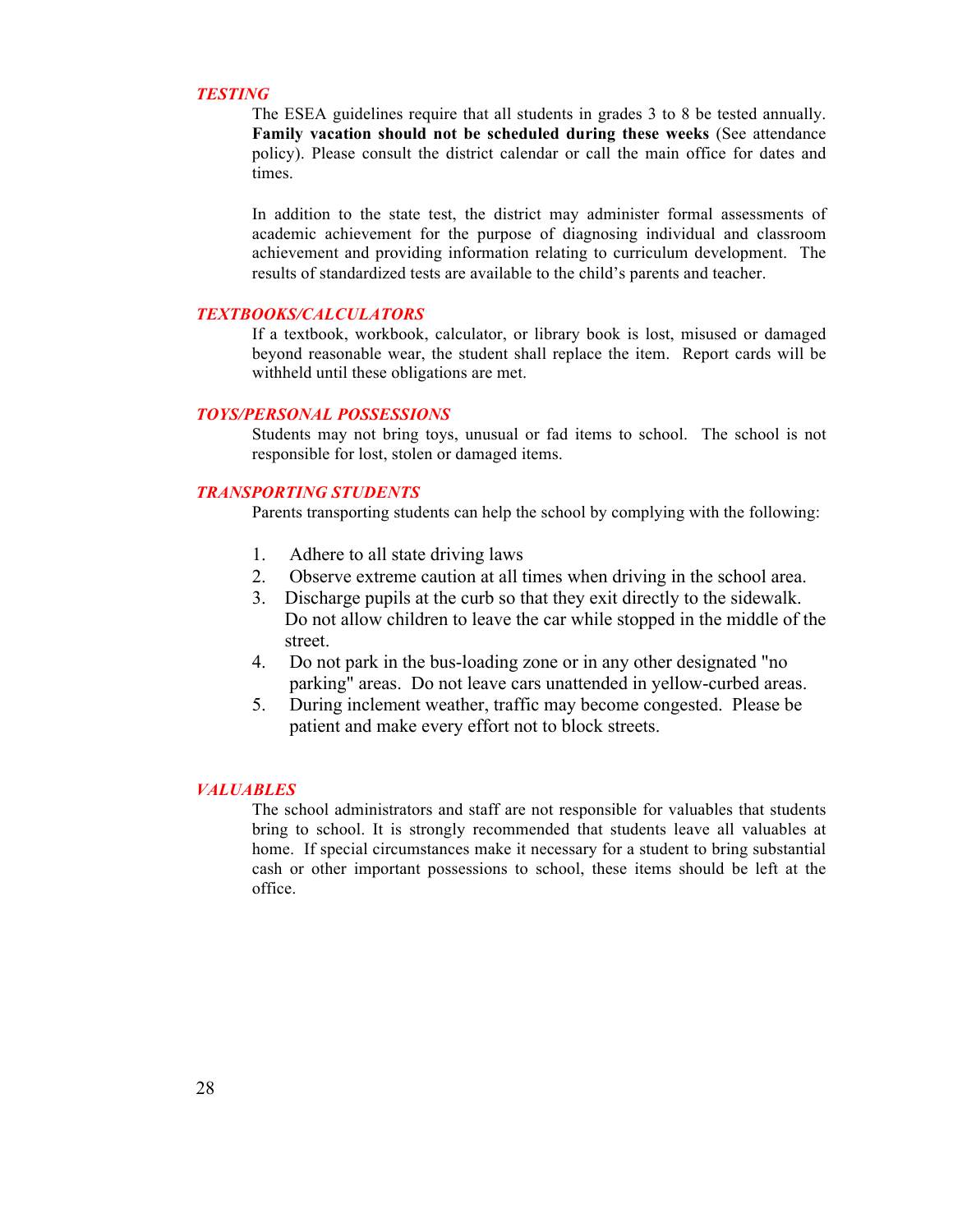#### *VISITORS*

Parents/guardians are welcome and are encouraged to visit the school. They are required to comply with school security procedures. Upon arrival to the school entrance, visitors will be asked to:

- Ring the bell
- State your name
- $\bullet$  State your child(ren)'s name(s)
- State the purpose of your visit

Upon entry, all parents/guardians and visitors are required to report directly to the school office to sign in and receive visitor identification. You may be asked to provide photo identification in the main office. Unscheduled visits to any classroom are strictly prohibited.

**Items brought to school for our students during the course of the day must be dropped off at the office**. For the safety of our students and staff, the school district reserves the right to inspect all packages prior to entering the building.